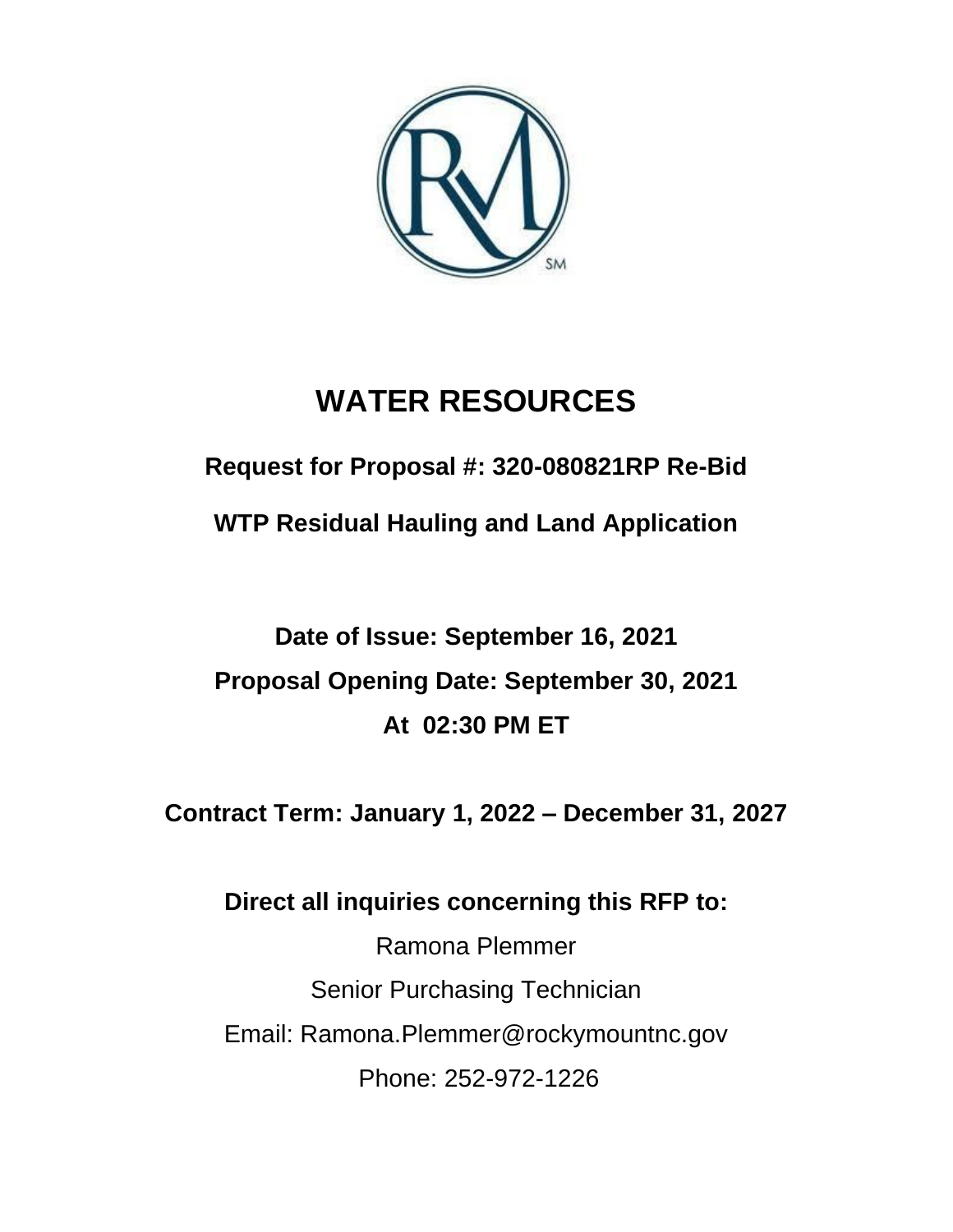

## **Request for Quote # 320-080821RP** \_\_\_\_\_\_\_\_\_\_\_\_\_\_\_\_\_\_\_\_\_\_\_\_\_\_\_\_\_\_\_\_\_\_\_\_\_\_\_\_\_\_\_\_\_\_\_\_\_\_\_\_\_\_

For purchasing division processing, please provide your company's Federal Employer Identification Number or alternate identification number (e.g. Social Security Number). Pursuant to North Carolina General Statute 132-1.10(b) this identification number shall not be released to the public. **This page will be removed and shredded, or otherwise kept confidential**, before the procurement file is made available for public inspection.

> **This page is to be filled out and returned with your bid. Failure to do so may subject your bid to rejection.**

> > **ID Number:**

\_\_\_\_\_\_\_\_\_\_\_\_\_\_\_\_\_\_\_\_\_\_\_\_\_\_\_\_\_\_\_\_\_\_\_\_\_\_\_\_\_\_\_\_\_\_\_\_\_\_\_\_\_\_ Federal ID Number or Social Security Number

\_\_\_\_\_\_\_\_\_\_\_\_\_\_\_\_\_\_\_\_\_\_\_\_\_\_\_\_\_\_\_\_\_\_\_\_\_\_\_\_\_\_\_\_\_\_\_\_\_\_\_\_\_\_ Vendor Name

*"All bidders are hereby notified that they must have the proper license as required under the North Carolina laws. All prospective contractors shall be responsible for complying with state law and local ordinances."*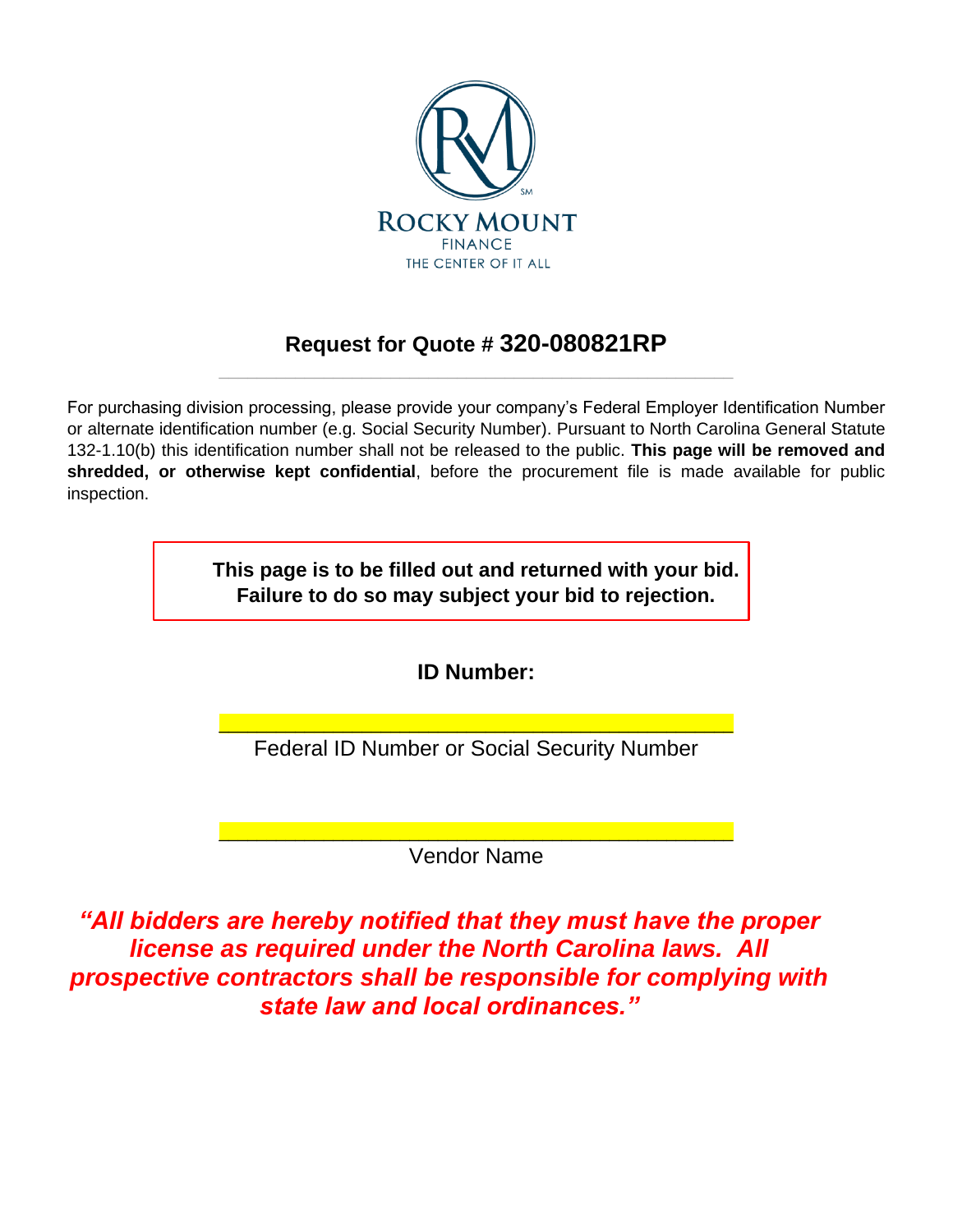

# **City of Rocky Mount Water Treatment Plant**

| Refer ALL Inquiries regarding this RFP to: | Request for Proposal # 320-080821RP           |
|--------------------------------------------|-----------------------------------------------|
| Ramona Plemmer                             | Proposals will be publicly opened: 09/30/2021 |
| Senior Purchasing Technician               | <b>Contract Type: Service</b>                 |

#### **EXECUTION**

In compliance with this Request for Quote, and subject to all the conditions herein, the undersigned Vendor offers and agrees to furnish and deliver any or all items upon which prices are quoted, at the prices set opposite each item within the time specified herein. By executing this quote, the undersigned Vendor certifies that this quote is submitted competitively and without collusion (G.S. 143-54), that none of its officers, directors, or owners of an unincorporated business entity has been convicted of any violations of Chapter 78A of the General Statutes, the Securities Act of 1933, or the Securities Exchange Act of 1934 (G.S. 143- 59.2), and that it is not an ineligible Vendor as set forth in G.S. 143-59.1. False certification is a Class I felony. Furthermore, by executing this quote, the undersigned certifies to the best of Vendor's knowledge and belief, that it and its principals are not presently debarred, suspended, proposed for debarment, declared ineligible or voluntarily excluded from covered transactions by any Federal or State department or City department. As required by G.S. 143-48.5, the undersigned Vendor certifies that it, and each of its sub-contractors for any Contract awarded as a result of this RFQ, complies with the requirements of Article 2 of Chapter 64 of the NC General Statutes, including the requirement for each employer with more than 25 employees in North Carolina to verify the work authorization of its employees through the federal E-Verify system. G.S. 133-32 and Executive Order 24 (2009) prohibit the offer to, or acceptance by, any City Employee associated with the preparing plans, specifications, estimates for public Contract; or awarding or administering public Contracts; or inspecting or supervising delivery of the public Contract of any gift from anyone with a Contract with the City , or from any person seeking to do business with the City . By execution of any response in this quote, you attest, for your entire organization and its employees or agents, that you are not aware that any such gift has been offered, accepted, or promised by any employees of your organization. **Do you have a financial interest or tangible personal benefit with a city of Rocky Mount employee, officer, or agent? \_\_\_\_ Yes \_\_\_\_ No If yes note the employee, officer, or agent; department; and the perceived or actual conflict of interest. \_\_\_\_\_\_\_\_\_\_\_\_\_\_\_\_\_\_\_\_\_\_\_\_\_\_\_\_\_\_\_\_\_**\_\_\_\_\_\_\_\_\_\_\_\_\_\_\_\_\_\_\_\_\_\_\_\_\_\_\_\_\_\_

#### **Failure to execute/sign quote prior to submittal shall render quote invalid and it WILL BE REJECTED. Late quotes cannot be accepted.**

| <b>VENDOR:</b>                                                                                             |                          |                           |      |  |
|------------------------------------------------------------------------------------------------------------|--------------------------|---------------------------|------|--|
| <b>STREET ADDRESS:</b>                                                                                     |                          | <b>P.O. BOX:</b>          | ZIP: |  |
| <b>CITY &amp; STATE &amp; ZIP:</b>                                                                         | <b>TELEPHONE NUMBER:</b> | <b>TOLL FREE TEL, NO:</b> |      |  |
| <b>PRINCIPAL PLACE OF BUSINESS ADDRESS IF DIFFERENT FROM ABOVE (SEE INSTRUCTIONS TO VENDORS ITEM #11):</b> |                          |                           |      |  |
| <b>PRINT NAME &amp; TITLE OF PERSON SIGNING ON BEHALF OF VENDOR:</b>                                       |                          | <b>FAX NUMBER:</b>        |      |  |
| <b>VENDOR'S AUTHORIZED SIGNATURE:</b>                                                                      | DATE:                    | <b>EMAIL:</b>             |      |  |

Offer valid for at least 60 days from date of quote opening, unless otherwise stated here: **witch** days.

#### **ACCEPTANCE OF QUOTE**

If any or all parts of this quote are accepted by the City of Rocky Mount, an authorized representative of the City of Rocky Mount shall affix his/her signature hereto and this document and all provisions of this Request for Quote along with the Vendor response and the written results of any negotiations shall then constitute the written agreement between the parties. A copy of this acceptance will be forwarded to the successful Vendor(s).

| FOR CITY USE ONLY: Offer accept, and Contract awarded this \$ | day of             | 20 as indicated on the |
|---------------------------------------------------------------|--------------------|------------------------|
| attached certification, by                                    | Purchasing Manager |                        |

**PRE-AUDIT:** This instrument has been preaudited in the manner required by the Budget and Fiscal Control Act.

**Finance Director** Date Date

**\_\_\_\_\_\_\_\_\_\_\_\_\_\_\_\_\_\_\_\_\_\_\_\_\_\_\_\_\_\_\_\_\_\_\_\_\_\_\_\_\_\_\_\_\_\_\_\_\_**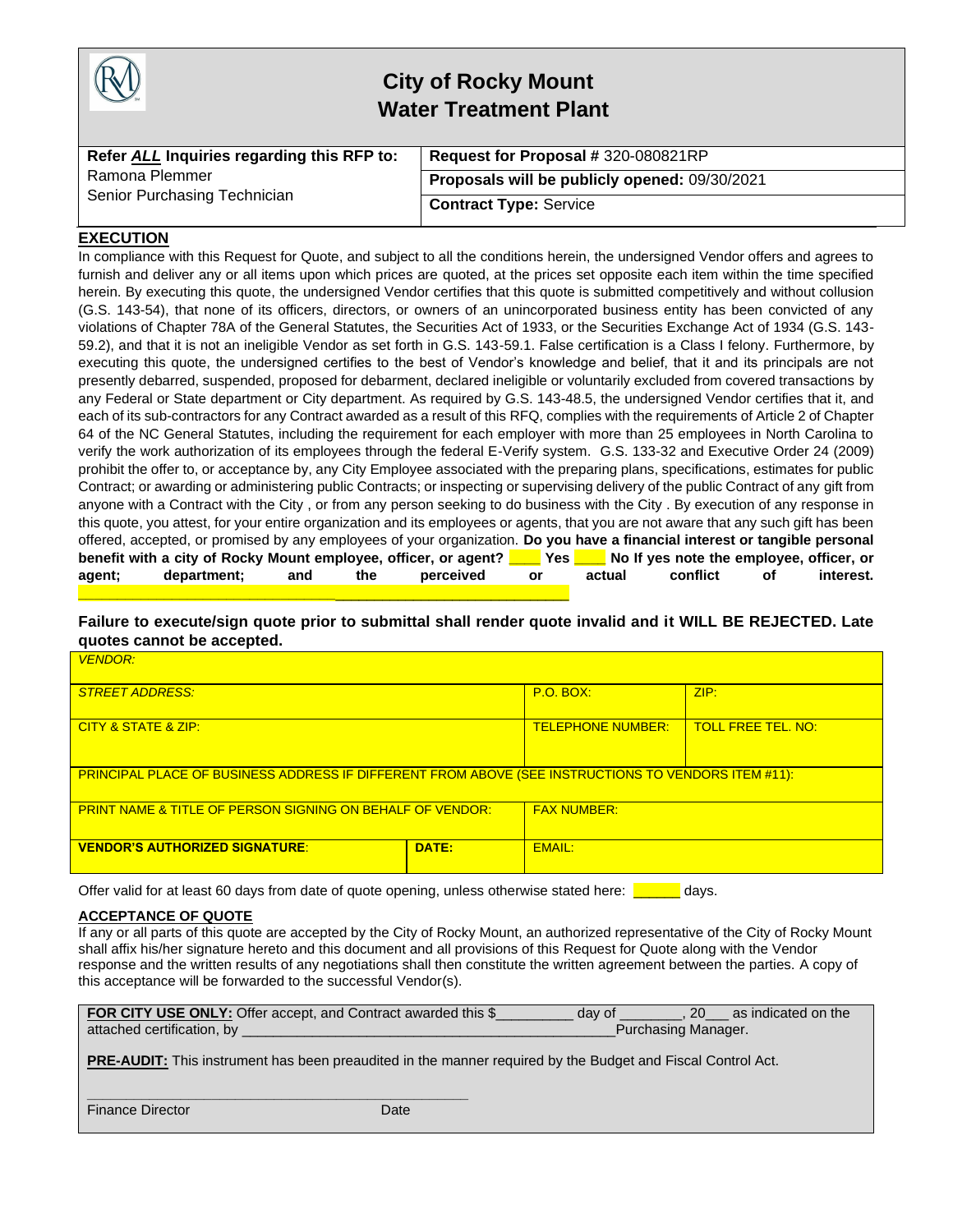# **Contents**

| 1.0 |                                                                         |
|-----|-------------------------------------------------------------------------|
| 2.0 |                                                                         |
| 2.1 |                                                                         |
| 2.2 |                                                                         |
| 2.3 |                                                                         |
| 2.4 |                                                                         |
| 2.5 |                                                                         |
| 2.6 |                                                                         |
| 2.7 |                                                                         |
| 3.0 |                                                                         |
| 3.1 |                                                                         |
| 3.2 | <b>CONFIDENTIALITY AND PROHIBITED COMMUNICATIONS DURING EVALUATION9</b> |
| 3.3 |                                                                         |
| 4.0 |                                                                         |
| 4.1 |                                                                         |
| 4.2 |                                                                         |
| 4.3 |                                                                         |
| 4.4 |                                                                         |
| 4.5 |                                                                         |
| 4.6 |                                                                         |
| 4.7 |                                                                         |
| 4.8 |                                                                         |
| 4.9 |                                                                         |
| 5.0 |                                                                         |
| 5.1 |                                                                         |
| 5.2 |                                                                         |
| 5.3 |                                                                         |
| 5.4 |                                                                         |
| 5.5 |                                                                         |
| 5.6 |                                                                         |
| 6.0 |                                                                         |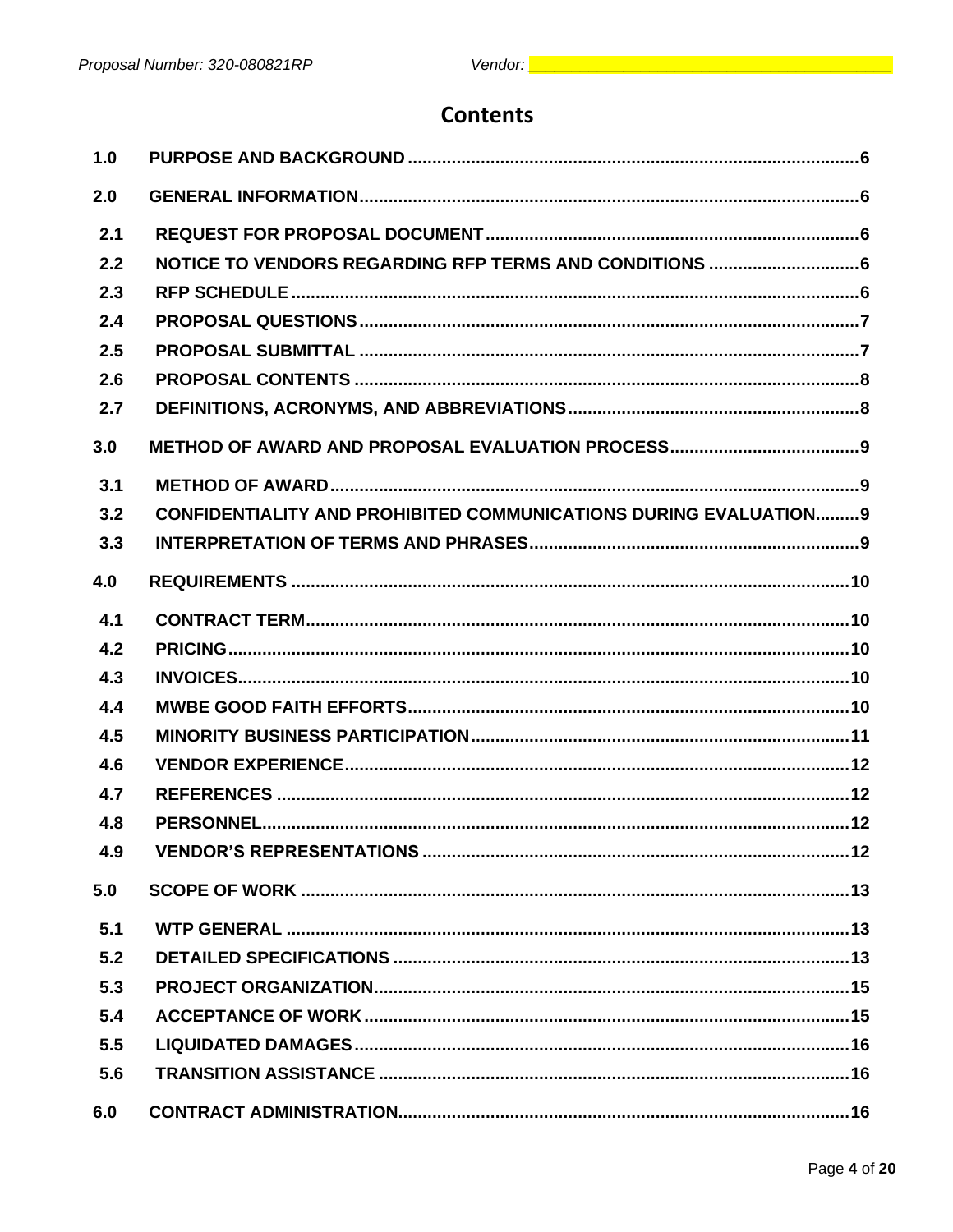|     | Proposal Number: 320-080821RP | Vendor: <u>New Albert (1989)</u> |  |
|-----|-------------------------------|----------------------------------|--|
| 6.1 |                               |                                  |  |
| 6.2 |                               |                                  |  |
| 6.3 |                               |                                  |  |
| 6.4 |                               |                                  |  |
|     |                               |                                  |  |
|     |                               |                                  |  |
|     |                               |                                  |  |
|     |                               |                                  |  |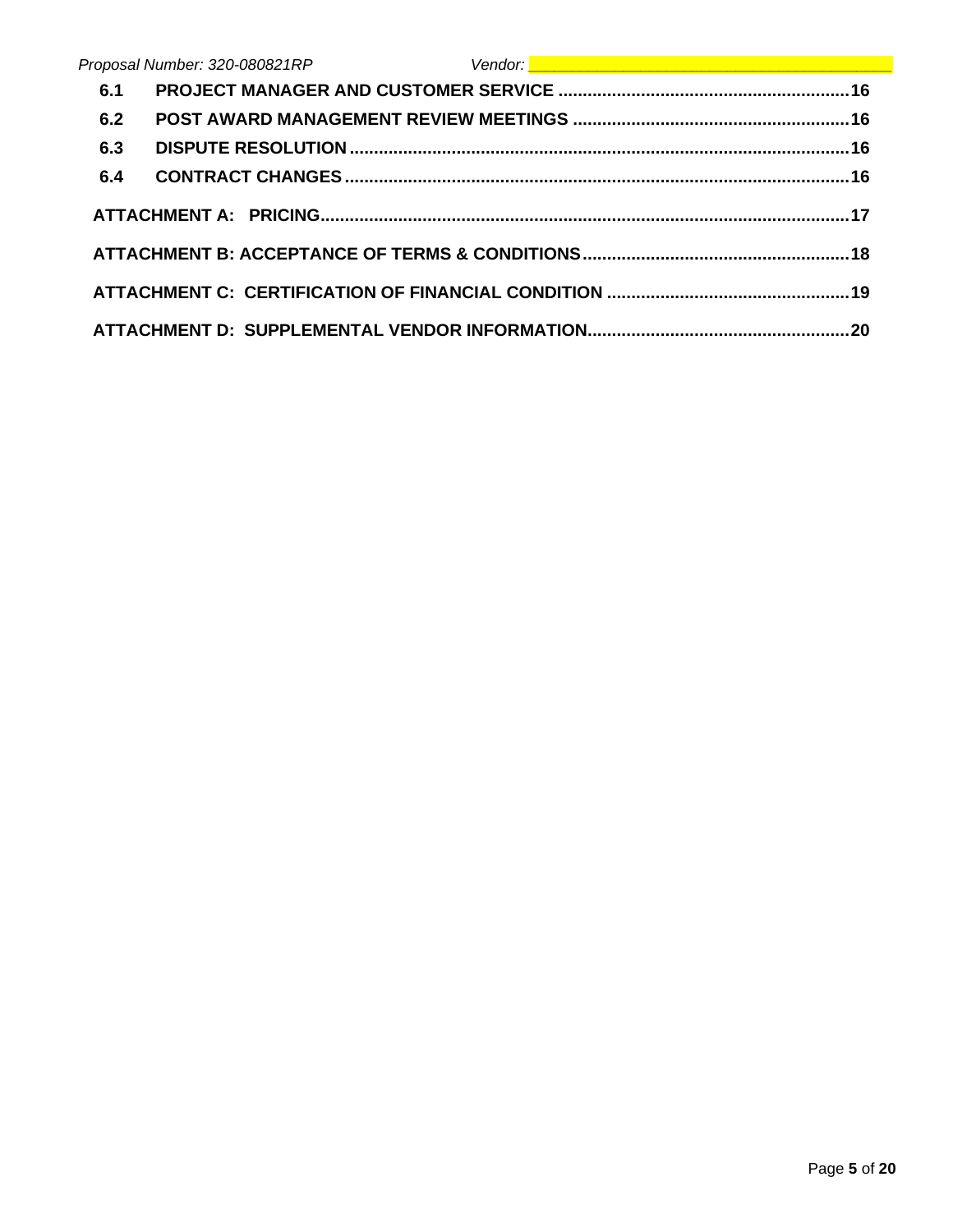# <span id="page-5-0"></span>**1.0 PURPOSE AND BACKGROUND**

The Water Treatment Plants generates approximately 7,000,000 gallons of thickened Ferric Hydroxide residuals per year. The residuals will be stored in vertical holding tanks at the Water Treatment Plants. Due to the nature of operation of the water plants, the volume of residuals generated that will need to be removed from site, each day averages 46,000 gallons. The City currently does not have adequate land or any equipment to land apply the residuals and will enter a contract with a qualified and duly licensed private company to operate a land application program.

Proposals shall be submitted in accordance with the terms and conditions of this RFP and any addenda issued hereto.

# <span id="page-5-1"></span>**2.0 GENERAL INFORMATION**

#### <span id="page-5-2"></span>**2.1 REQUEST FOR PROPOSAL DOCUMENT**

The RFP is comprised of the base RFP document, any attachments, and any addenda released before Contract award. All attachments and addenda released for this RFP in advance of any Contract award are incorporated herein by reference.

### <span id="page-5-3"></span>**2.2 NOTICE TO VENDORS REGARDING RFP TERMS AND CONDITIONS**

It shall be the Vendor's responsibility to read the Instructions, the Cities terms and conditions, all relevant exhibits and attachments, and any other components made a part of this RFP and comply with all requirements and specifications herein. Vendors also are responsible for obtaining and complying with all Addenda and other changes that may be issued in connection with this RFP.

If Vendors have questions, issues, or exceptions regarding any term, condition, or other component within this RFP, those must be submitted as questions in accordance with the instructions in Section 2.4 PROPOSAL QUESTIONS. If the City determines that any changes will be made as a result of the questions asked, then such decisions will be communicated in the form of an RFP addendum. The City may also elect to leave open the possibility for later negotiation and amendment of specific provisions of the Contract that have been addressed during the question-and-answer period. Other than through this process, the City rejects and will not be required to evaluate or consider any additional or modified terms and conditions submitted with Vendor's proposal. This applies to any language appearing in or attached to the document as part of the Vendor's proposal that purports to vary any terms and conditions or Vendors' instructions herein or to render the proposal non-binding or subject to further negotiation. Vendor's proposal shall constitute a firm offer. **By execution and delivery of this RFP Response, the Vendor agrees that any additional or modified terms and conditions, whether submitted purposely or inadvertently, shall have no force or effect, and will be disregarded. Noncompliance with, or any attempt to alter or delete, this paragraph shall constitute sufficient grounds to reject Vendor's proposal as nonresponsive.**

Contact with anyone working for or with the City regarding this RFP other than the City Contract Specialist named on the face page of this RFP in the manner specified by this RFP shall constitute grounds for rejection of said Vendor's offer, at the City's election.

#### <span id="page-5-4"></span>**2.3 RFP SCHEDULE**

The table below shows the *intended* schedule for this RFP. The city will make every effort to adhere to this schedule.

| Event                           | <b>Responsibility</b> | Date and Time              |
|---------------------------------|-----------------------|----------------------------|
| <b>Issue RFP</b>                | City                  | Thursday 9/16/2021         |
| Site Visit (choose one)         | City                  | Monday 9/20/2021 10:00 am  |
| <b>Submit Written Questions</b> | Vendor                | Wednesday 9/22/2021        |
| Provide Response to Questions   | City                  | Friday 9/24/2021           |
| Submit Proposals                | Vendor                | Thursday 9/30/2021 2:30 pm |
| <b>Contract Award</b>           | City                  | TBD                        |
| <b>Contract Effective Date</b>  | City                  | January 1, 2022            |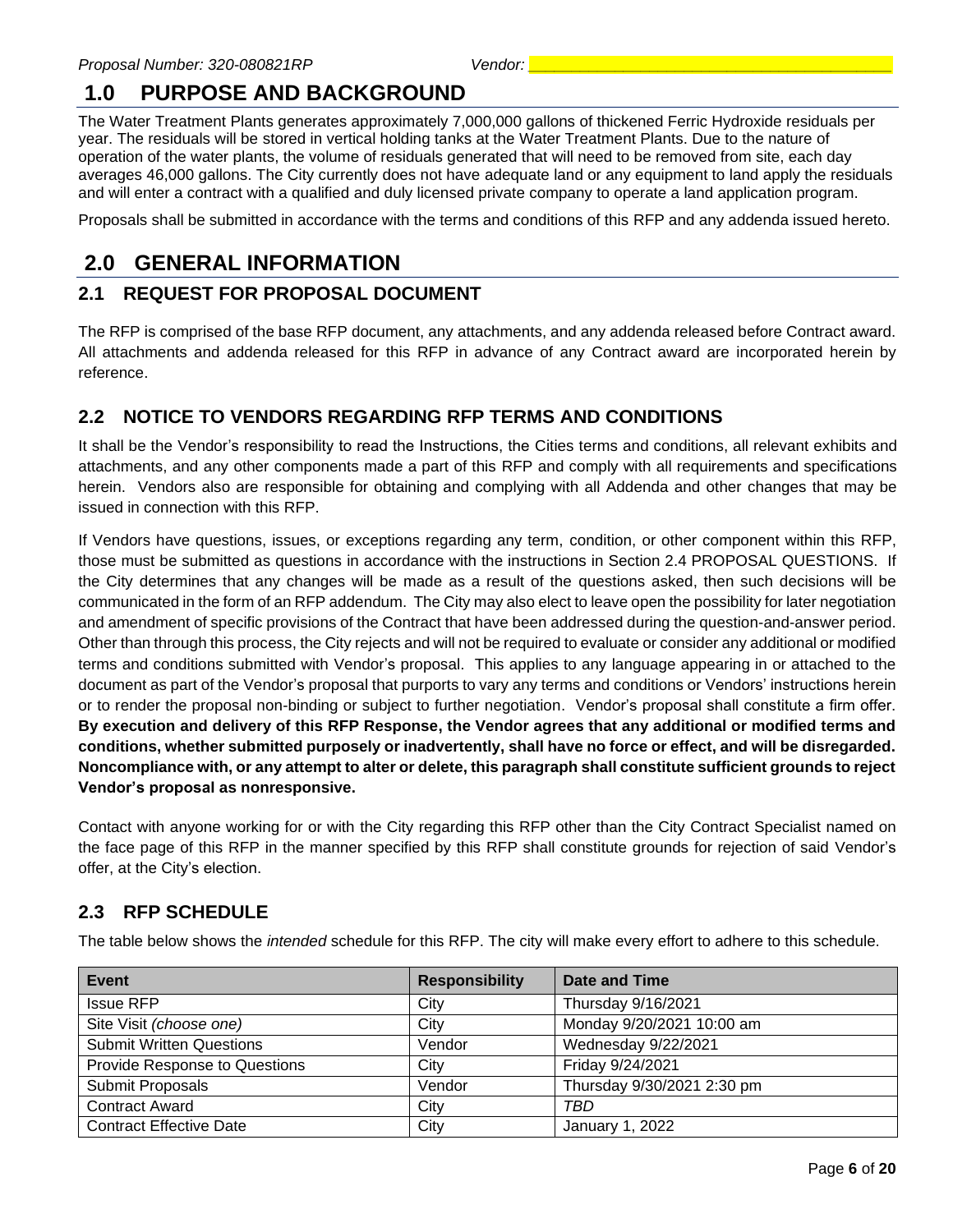#### *Proposal Number: 320-080821RP Vendor: \_\_\_\_\_\_\_\_\_\_\_\_\_\_\_\_\_\_\_\_\_\_\_\_\_\_\_\_\_\_\_\_\_\_\_\_\_\_\_\_\_\_*

**Site Visit**: Contractor representatives are URGED and CAUTIONED to visit the site and apprise themselves of the conditions and requirements which will affect the performance of the work called for by this Request for Proposal. Submission of a proposal shall constitute sufficient evidence of this compliance and no allowance will be made for unreported conditions which a prudent Contractor would recognize as affecting the performance of the work called for in this proposal.

Site visit attendees will meet at 4489 Leaston Road Rocky Mount, NC 27803. Submission of a proposal shall constitute sufficient evidence of this compliance and no allowance will be made for unreported conditions which a prudent Vendor would recognize as affecting the performance of the work called for in this proposal.

Vendor is cautioned that any information released to attendees during the site visit, other than that involving the physical aspects of the facility referenced above, and which conflicts with, supersedes, or adds to requirements in this Request for Proposal, must be confirmed by written addendum before it can be considered to be a part of this proposal.

#### <span id="page-6-0"></span>**2.4 PROPOSAL QUESTIONS**

Upon review of the RFP documents, Vendors may have questions to clarify or interpret the RFP in order to submit the best proposal possible. To accommodate the Proposal Questions process, Vendors shall submit any such questions by the above due date.

Written questions shall be emailed to Ramona.Plemmer@rockymountnc.gov by the date and time specified above. Vendors should enter "RFP # 320-080821RP: Questions" as the subject for the email. Questions submittals should include a reference to the applicable RFP section and be submitted in a format shown below:

| Reference                | <b>Vendor Question</b> |  |  |
|--------------------------|------------------------|--|--|
| RFP Section, Page Number | Vendor question ?      |  |  |

Questions received prior to the submission deadline date, the City's response, and any additional terms deemed necessary by the City will be posted in the form of an addendum the City of Rocky Mount Purchasing web-page <http://www.rockymountnc.gov/services-finance-bids/> and/or to the Interactive Purchasing System (IPS), [http://www.ips.state.nc.us,](http://www.ips.state.nc.us/) and shall become an Addendum to this RFP. No information, instruction or advice provided orally or informally by any City personnel, whether made in response to a question or otherwise in

connection with this RFP, shall be considered authoritative or binding. Vendors shall rely *only* on written material contained in an Addendum to this RFP.

#### <span id="page-6-1"></span>**2.5 PROPOSAL SUBMITTAL**

If applicable to this RFP, sealed proposals, subject to the conditions made a part hereof and the submission requirements described below, shall be delivered to the physical address indicated in the table below, for furnishing and delivering those items or Services as described herein.

Vendors shall deliver to the address identified in the table above: one (1) paper, one (1) photocopy.

All proposals shall be submitted in a sealed envelope. Clearly mark each package with: (1) Vendor name; (2) the RFP number; and (3) the due date. Address the package(s) for delivery as shown in the table, below. File contents **shall NOT** be password-protected but shall be in .PDF or XLS format and shall be capable of being copied to other sources.

Proposal shall be marked on the outside of the sealed envelope with the Vendor's name, RFP number and date and time of opening. If Vendor is submitting more than one proposal, each proposal shall be submitted in separate sealed envelope and marked accordingly. For delivery purposes, separate sealed proposals from a single Vendor may be included in the same outer package. Do not include proposals for more than one solicitation in the same package.

| <b>MAILING ADDRESS FOR DELIVERY OF</b>  | OFFICE ADDRESS FOR DELIVERY BY ANY OTHER       |
|-----------------------------------------|------------------------------------------------|
| <b>PROPOSAL VIA U.S. POSTAL SERVICE</b> | <b>MEANS, SPECIAL DELIVERY, HAND DELIVERY,</b> |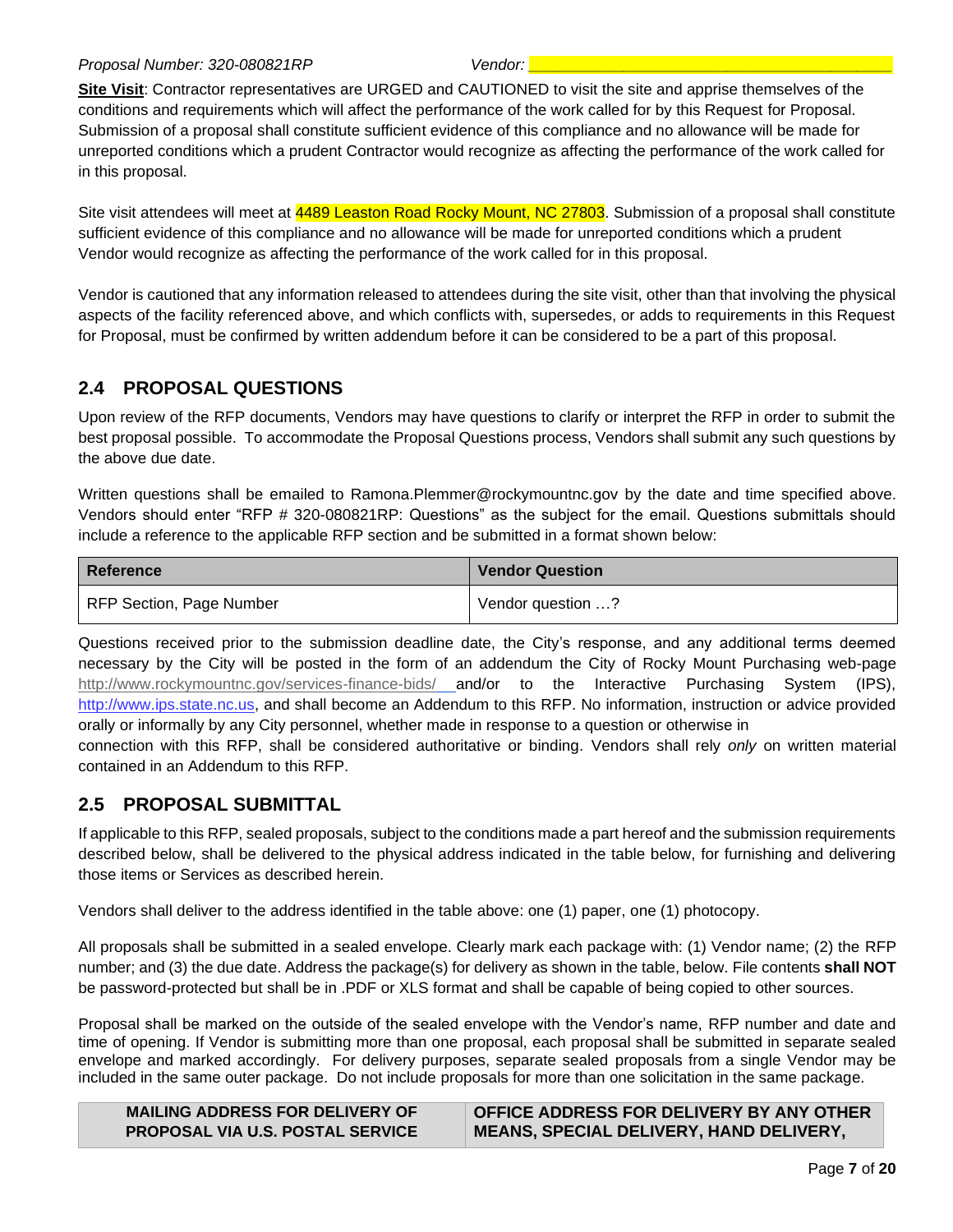| Proposal Number: 320-080821RP | Vendor:                                                     |
|-------------------------------|-------------------------------------------------------------|
|                               | <b>OVERNIGHT DELIVERY OR BY ANY OTHER</b><br><b>CARRIER</b> |
| PROPOSAL NUMBER: 320-080821RP | PROPOSAL NUMBER: 320-080821RP                               |
| Attn: Ramona Plemmer          | Attn: Ramona Plemmer                                        |
| City of Rocky Mount           | City of Rocky Mount                                         |
| PO BOX 1180                   | 331 S. Franklin Street                                      |
| Rocky Mount, NC 27802         | Rocky Mount, NC 27804                                       |

All Vendors are urged to take the possibility of delay into account when submitting a proposal. **Attempts to submit a proposal via facsimile (FAX) machine, telephone or e-mail, in response to this RFP shall NOT be accepted.** 

Failure to submit a proposal in strict accordance with these instructions shall constitute sufficient cause to reject a Vendor's proposal(s).

Critical updated information may be included in Addenda to this RFP. It is important that all Vendors responding on this RFP periodically check the City's IPS website for any Addenda that may be issued prior to the proposal opening date. All Vendors shall be deemed to have read and understood all information in this RFP and all Addenda thereto.

Contact with anyone working for or with the City of Rocky Mount regarding this RFP other than the City of Rocky Mount Purchasing Office Contract Lead named on the face page of this RFP in the manner specified by this RFP shall constitute grounds for rejection of said Vendor's offer, at the City of Rocky Mount Purchasing Office election.

#### **Proposal Opening:**

Proposals will be opened and read aloud at the Frederick E. Turnage Administrative Services Complex, first floor atrium, 331 South Franklin Street, Rocky Mount, North Carolina 27804 at the date and time specified on the cover sheet and RFP schedule.

#### <span id="page-7-0"></span>**2.6 PROPOSAL CONTENTS**

Vendors shall populate all attachments of this RFP that require the Vendor to provide information and include an authorized signature where requested. Vendor RFP responses shall include the following items and those attachments should be arranged in the following order:

- a) Cover Letter
- b) Title Page: Include the company name, address, phone number and authorized representative along with the Proposal Number.
- c) Completed and signed version of EXECUTION PAGES, along with the body of the RFP and signed receipt pages of any addenda released in conjunction with this RFP (if required to be returned).
- d) Completed version of ATTACHMENT A: PRICING
- e) ATTACHMENT B: TERMS AND CONDITIONS
- f) Completed and signed version of ATTACHMENT C: CERTIFICATION OF FINANCIAL CONDITION
- g) Completed and signed version of ATTACHMENT D: SUPPLEMENTAL VENDOR INFORMATION
- h) Sealed tanker certification
- i) Performance bond

#### <span id="page-7-1"></span>**2.7DEFINITIONS, ACRONYMS, AND ABBREVIATIONS**

- a) **BUYER:** The employee of the City or Other Eligible Entity that places an order with the Vendor.
- b) **CONTRACT LEAD:** Representative of the City of Rocky Mount Purchasing Office who corresponds with potential Vendors in order to identify and contract with that Vendor providing the greatest benefit to the City and who will administer this contract for the City.
- c) **QUALIFIED PROPOSAL:** A responsive proposal submitted by a responsible Vendor.
- d) **RFP:** Request for Proposal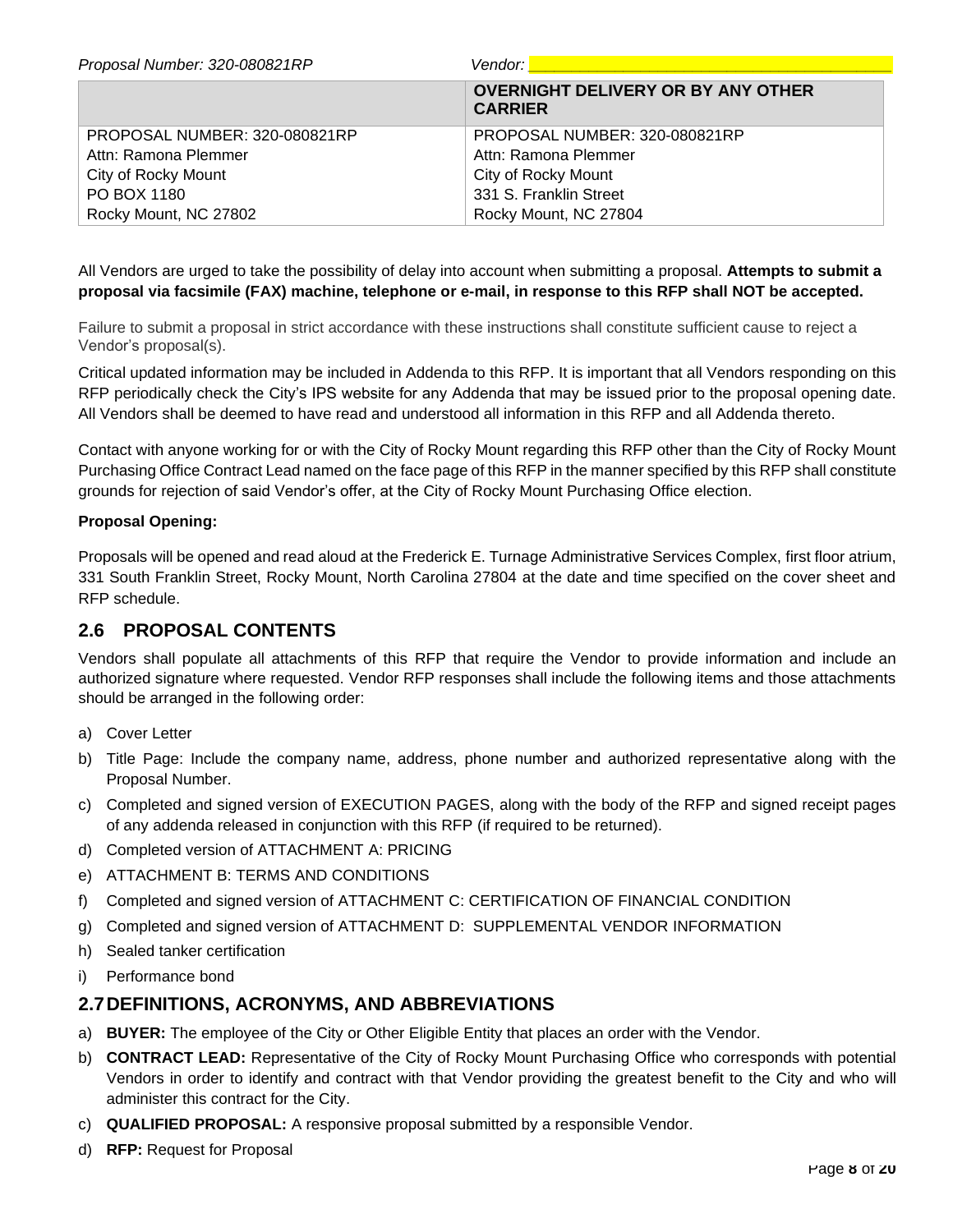- e) **SERVICES or SERVICE DELIVERABLES:** The tasks and duties undertaken by the Vendor to fulfill the requirements and specifications of this solicitation.
- f) **VENDOR:** Supplier, bidder, proposer, company, firm, corporation, partnership, individual or other entity submitting a response to a Request for Proposal.

# <span id="page-8-0"></span>**3.0 METHOD OF AWARD AND PROPOSAL EVALUATION PROCESS**

#### <span id="page-8-1"></span>**3.1 METHOD OF AWARD**

Pursuant to North Carolina General Statutes Section 143-131, "award shall be made to the lowest responsible, responsive bid or bidders, taking into consideration quality, performance and the time specified in the proposals for the performance of the contract."

While the intent of this RFP is to award Contracts to multiple Contractors for different properties, the City reserves the right to make a single award to one Contractor, to not award one or more properties or to cancel this RFP in its entirety without awarding a Contract, if it is considered to be most advantageous to the City to do so.

The City reserves the right to waive any minor informality or technicality in proposals received.

*Local Preference Policy. The only exception to the lowest responsive, responsible bidder method of award will be the local preference policy. The preference will allow an Eligible Local Bidder to match the price and terms of the lowest responsible, responsive bidder who is a Non-Local Bidder, if the Eligible Local Bidder's price is within five percent (5%) or \$25,000, whichever is less, of the lowest responsible, responsive Non-Local Bidder's price .An eligible local vendor is one that is current on property taxes in the City of Rocky Mount and meets the qualifications set forth in the policy. An application can be found at https://rockymountnc.gov/vendors*

#### <span id="page-8-2"></span>**3.2 CONFIDENTIALITY AND PROHIBITED COMMUNICATIONS DURING EVALUATION**

During the evaluation period—from the date proposals are opened through the date the contract is awarded—each Vendor submitting a proposal (including its representatives, sub-contractors and/or suppliers) is prohibited from having any communications with any person inside or outside the using department , issuing department , other government department office, or body (including the purchaser named above, department secretary, department head, members of the general assembly and/or governor's office), or private entity, if the communication refers to the content of Vendor's proposal or qualifications, the contents of another Vendor's proposal, another Vendor's qualifications or ability to perform the contract, and/or the transmittal of any other communication of information that could be reasonably considered to have the effect of directly or indirectly influencing the evaluation of proposals and/or the award of the contract. A Vendor not in compliance with this provision shall be disqualified from contract award, unless it is determined in the City's discretion that the communication was harmless, that it was made without intent to influence and that the best interest of the City would not be served by the disqualification. A Vendor's proposal may be disqualified if its sub-contractor and supplier engage in any of the foregoing communications during the time that the procurement is active (i.e., the issuance date of the procurement to the date of contract award). Only those discussions, communications or transmittals of information authorized or initiated by the issuing department for this RFP or general inquiries directed to the purchaser regarding requirements of the RFP (prior to proposal submission) or the status of the contract award (after submission) are excepted from this provision.

#### <span id="page-8-3"></span>**3.3 INTERPRETATION OF TERMS AND PHRASES**

This Request for Proposal serves two functions: (1) to advise potential Vendors of the parameters of the solution being sought by the Department; and (2) to provide (together with other specified documents) the terms of the Contract resulting from this procurement. As such, all terms in the Request for Proposal shall be enforceable as contract terms in accordance with the General Contract Terms and Conditions. The use of phrases such as "shall," "must," and "requirements" are intended to create enforceable contract conditions. In determining whether proposals should be evaluated or rejected, the Department will take into consideration the degree to which Vendors have proposed or failed to propose solutions that will satisfy the Department's needs as described in the Request for Proposal. Except as specifically stated in the Request for Proposal, no one requirement shall automatically disqualify a Vendor from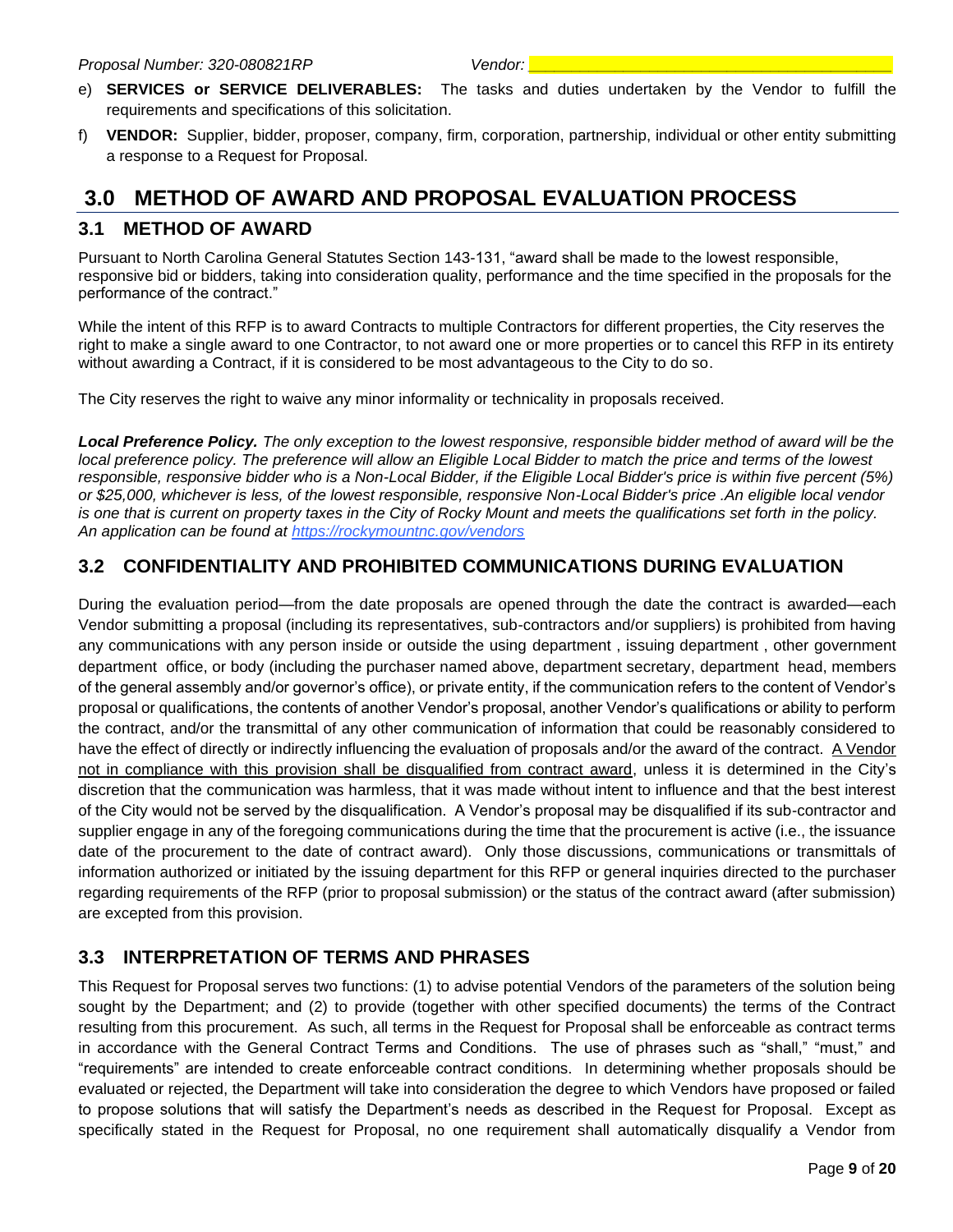consideration. However, failure to comply with any single requirement may result in the Department exercising its discretion to reject a proposal in its entirety.

# <span id="page-9-0"></span>**4.0 REQUIREMENTS**

This Section lists the requirements related to this RFP. By submitting a proposal, the Vendor agrees to meet all stated requirements in this Section as well as any other specifications, requirements and terms and conditions stated in this RFP. If a Vendor is unclear about a requirement or specification or believes a change to a requirement would allow for the City to receive a better proposal, the Vendor is urged and cautioned to submit these items in the form of a question during the question-and-answer period in accordance with Section 2.5.

### <span id="page-9-1"></span>**4.1 CONTRACT TERM**

The Contract shall have an initial term of **five (5) years**, beginning on January 1, 2022-December 31, 2027. The Vendor shall begin work under the Contract within 30 business days of the Effective Date.

#### <span id="page-9-2"></span>**4.2 PRICING**

Proposal price shall constitute the total cost to Buyer for complete performance in accordance with the requirements and specifications herein, including all applicable charges handling, administrative and other similar fees. Vendor shall not invoice for any amounts not specifically allowed for in this RFP. Complete ATTACHMENT A: PRICING FORM and include in Proposal. The amount bid for the initial annual term is subject to negotiation and adjustment considering CPI after the first year and agreed to by the City.

#### <span id="page-9-3"></span>**4.3 INVOICES**

- a) The Vendor must submit one monthly invoice within fifteen (15) calendar days following the end of each month in which work was performed.
- b) Invoices must be submitted to the following address: City of Rocky Mount Attn: Accounts Payable

#### PO BOX 1180

#### Rocky Mount, NC 27802

c) Payment amounts will be made on a NET 30 day pay period upon submission of an invoice and appropriate trip tickets to support such invoice.

#### <span id="page-9-4"></span>**4.4 MWBE GOOD FAITH EFFORTS**

Bidders must earn at least 50 points from the good faith efforts listed for their bid to be considered responsive. The awarded bidder will be asked to show proof of good faith efforts.

❑ **1 – (10 pts)** Contacted minority businesses that reasonably could have been expected to submit a quote and that were known to the contractor, or available on State or local government-maintained lists, at least 10 days before the bid date and notified them of the nature and scope of the work to be performed.

❑ **<sup>2</sup> --(10 pts)** Made the bid and subcontract documents available for review by prospective minority businesses or providing these documents to them at least 10 days before the bids are due.

|  | $\Box$ 3 – (15 pts) Broken down or combined elements of work into economically feasible units to facilitate minority |  |  |  |  |
|--|----------------------------------------------------------------------------------------------------------------------|--|--|--|--|
|  | participation.                                                                                                       |  |  |  |  |

| 4 – (10 pts) Worked with minority trade, community, or contractor organizations identified by the Office of       |
|-------------------------------------------------------------------------------------------------------------------|
| Historically Underutilized Businesses and included in the bid documents that provide assistance in recruitment of |
| minority businesses.                                                                                              |

❑ **<sup>5</sup>** – **(10 pts)** Attended prebid meetings scheduled by the public owner.

❑ **<sup>6</sup> – (15 pts)** Negotiated in good faith with interested minority businesses and did not reject them as unqualified without sound reasons based on their capabilities. Any rejection of a minority business based on lack of qualification should have the reasons documented in writing.

| 7 – (25 pts) Provided assistance to an otherwise qualified minority business in need of equipment, loan capital,           |
|----------------------------------------------------------------------------------------------------------------------------|
| lines of credit, or joint pay agreements to secure loans, supplies, or letters of credit, including waiving credit that is |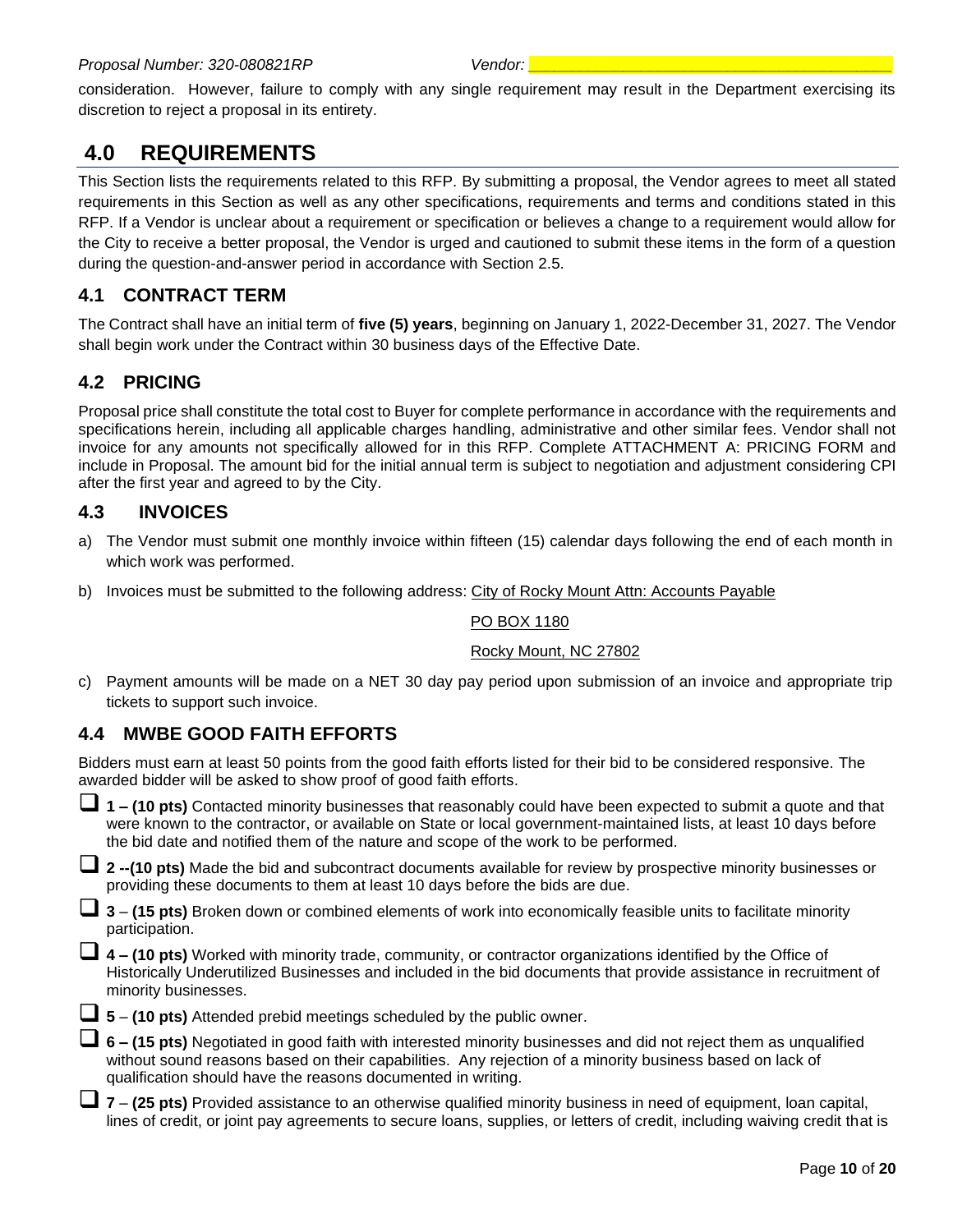ordinarily required. Assisted minority businesses in obtaining the same unit pricing with the bidder's suppliers in order to help minority businesses in establishing credit.

❑ **<sup>8</sup>** – **(20 pts)** Negotiated joint venture and partnership arrangements with minority businesses in order to increase opportunities for minority business participation on a public construction or repair project when possible.

❑ **<sup>9</sup>** - **(20 pts)** Provided quick pay agreements and policies to enable minority contractors and suppliers to meet cash-flow demands.

#### <span id="page-10-0"></span>**4.5 MINORITY BUSINESS PARTICIPATION**

The Bidder has the responsibility to make a good faith effort to solicit minority proposals and to attain the aspirational ten percent (10%-30%) goal. We encourage all Bidders even MWBE/HUBs to obtain the aspirational goal where subcontracting and supplier opportunities exist. Use the table below to note the MWBE businesses that will be used as suppliers or subcontractors for this contract.

| <b>MWBE FIRM</b> | <b>OWNERSHIP STATUS</b> | <b>ADDRESS</b> | <b>WORK TYPE</b> |
|------------------|-------------------------|----------------|------------------|
|                  |                         |                |                  |
|                  |                         |                |                  |
|                  |                         |                |                  |
|                  |                         |                |                  |
|                  |                         |                |                  |

If the goal of 10%-30% participation by HUB Certified or minority businesses is not achieved, the Bidder shall provide the following documentation to the City of his/her good faith efforts:

Examples of documentation that may be required to demonstrate the Bidder's good faith efforts to meet the goals set forth in these provisions include, but are not necessarily limited to, the following:

- a) Copies of solicitations for quotes to at least three (3) minority business firms from the source list provided by the State for each subcontract to be let under this contract (if 3 or more firms are shown on the source list). Each solicitation shall contain a specific description of the work to be subcontracted, location where bid documents can be reviewed, representative of the Prime Bidder to contact, and location, date and time when quotes must be received.
- b) Copies of quotes or responses received from each MWBE responding to the solicitation.
- c) A telephone log of follow-up calls to each firm sent a solicitation.
- d) For subcontracts where a minority business is not considered the lowest responsible sub-bidder, copies of quotes received from all firms submitting quotes for that particular subcontract.
- e) Documentation of any contacts or correspondence to minority business, community, or contractor organizations in an attempt to meet the goal.
- f) Copy of pre-bid roster
- g) Letter documenting efforts to provide assistance in obtaining required bonding or insurance for minority business.
- h) Letter detailing reasons for rejection of minority business.
- i) Letter documenting proposed assistance offered to minority business in need of equipment, loan capital, lines of credit, or joint pay agreements to secure loans, supplies, or letter of credit, including waiving credit that is ordinarily required.

Failure to provide the documentation as listed in these provisions may result in a non-responsive bid.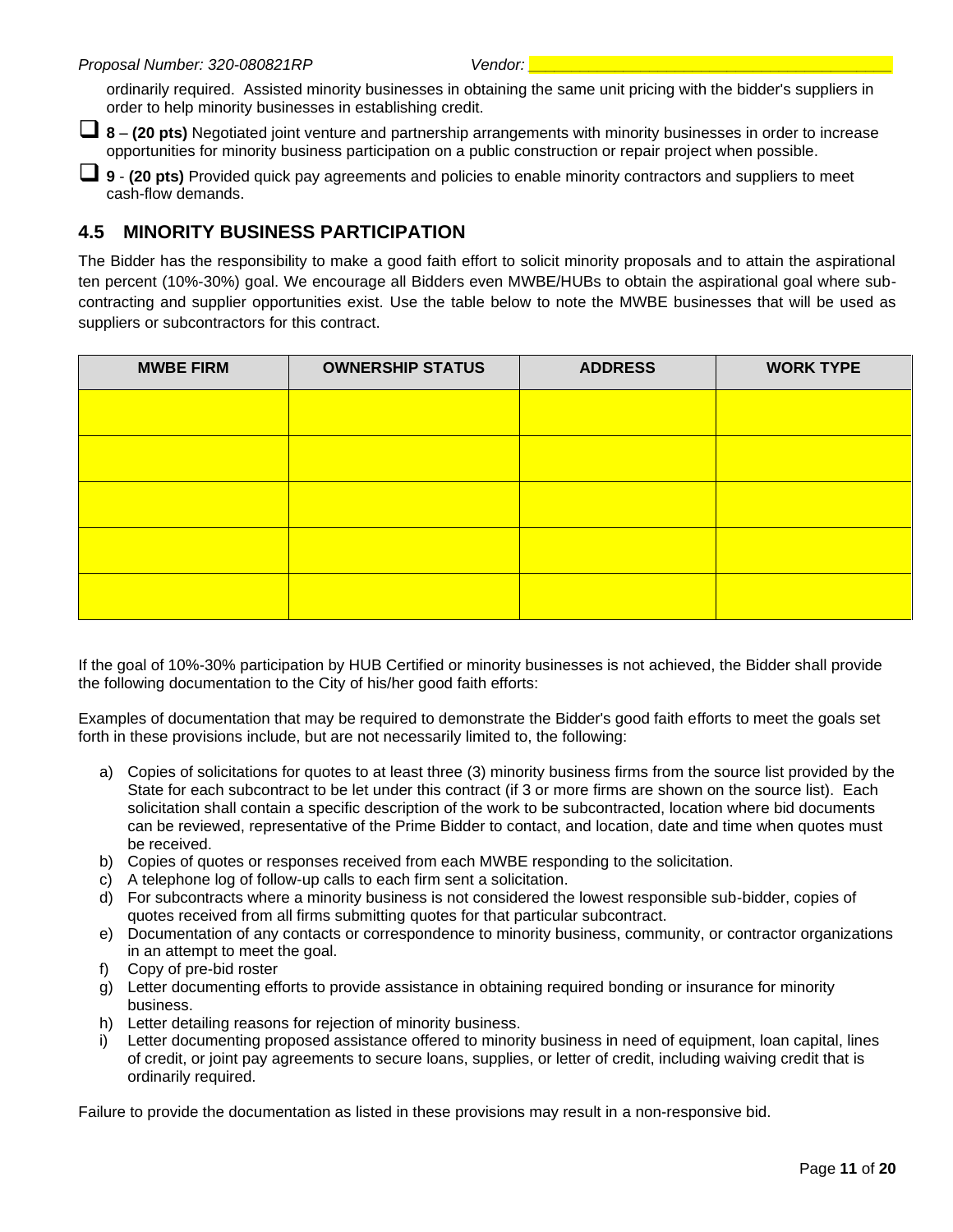#### <span id="page-11-0"></span>**4.6 VENDOR EXPERIENCE**

In its Proposal, Vendor shall demonstrate experience with public and/or private sector clients with similar or greater size and complexity to the City of Rocky Mount. Vendor shall provide information as to the qualifications and experience of all executives, managerial, legal, and professional personnel to be assigned to this project, including resumes citing experience with similar projects and the responsibilities to be assigned to each person. **Must have a North Carolina Land Application Permit**.

#### <span id="page-11-1"></span>**4.7 REFERENCES**

Vendors shall provide at least three (3) different references for which your company has provided Services of similar size and scope to that proposed herein. The city of Rocky Mount shall contact these users to determine the Services provided are substantially similar in scope to those proposed herein and Contractor's performance has been satisfactory. The information obtained shall be considered in the evaluation of the quote. If city of Rocky Mount references is provided it cannot be counted towards your three (3) required references but may be included in addition to.

| <b>COMPANY NAME</b>                            | <b>CONTACT NAME</b> | <b>COMPANY EMAIL</b> | <b>TELEPHONE NUMBER</b> |
|------------------------------------------------|---------------------|----------------------|-------------------------|
|                                                |                     |                      |                         |
|                                                |                     |                      |                         |
|                                                |                     |                      |                         |
| <b>Optional: City of Rocky</b><br><b>Mount</b> |                     |                      |                         |

#### <span id="page-11-2"></span>**4.8 PERSONNEL**

Vendor shall not substitute key personnel assigned to the performance of this Contract without prior written approval by the Contract Lead. Vendor shall notify the Contract Lead of any desired substitution, including the name(s) and references of Vendor's recommended substitute personnel. The city will approve or disapprove the requested substitution in a timely manner. The City may, in its sole discretion, terminate the services of any person providing services under this Contract. Upon such termination, the City may request acceptable substitute personnel or terminate the contract services provided by such personnel.

#### <span id="page-11-3"></span>**4.9 VENDOR'S REPRESENTATIONS**

- a) Vendor warrants that qualified personnel shall provide Services under this Contract in a professional manner. "Professional manner" means that the personnel performing the Services will possess the skill and competence consistent with the prevailing business standards in the industry. Vendor agrees that it will not enter any agreement with a third party that may abridge any rights of the City under this Contract. Vendor will serve as the prime contractor under this Contract and shall be responsible for the performance and payment of all subcontractors that may be approved by the City. Names of any third-party Vendors or subcontractors of Vendor may appear for purposes of convenience in Contract documents; and shall not limit Vendor's obligations hereunder. Vendor will retain executive representation for functional and technical expertise as needed in order to incorporate any work by third party subcontractor(s).
- b) If any Services, deliverables, functions, or responsibilities not specifically described in this Contract are required for Vendor's proper performance, provision and delivery of the service and deliverables under this Contract or are an inherent part of or necessary sub-task included within such service, they will be deemed to be implied by and included within the scope of the contract to the same extent and in the same manner as if specifically described in the contract. Unless otherwise expressly provided herein, Vendor will furnish all of its own necessary management, supervision, labor, facilities, furniture, computer and telecommunications equipment, software, supplies and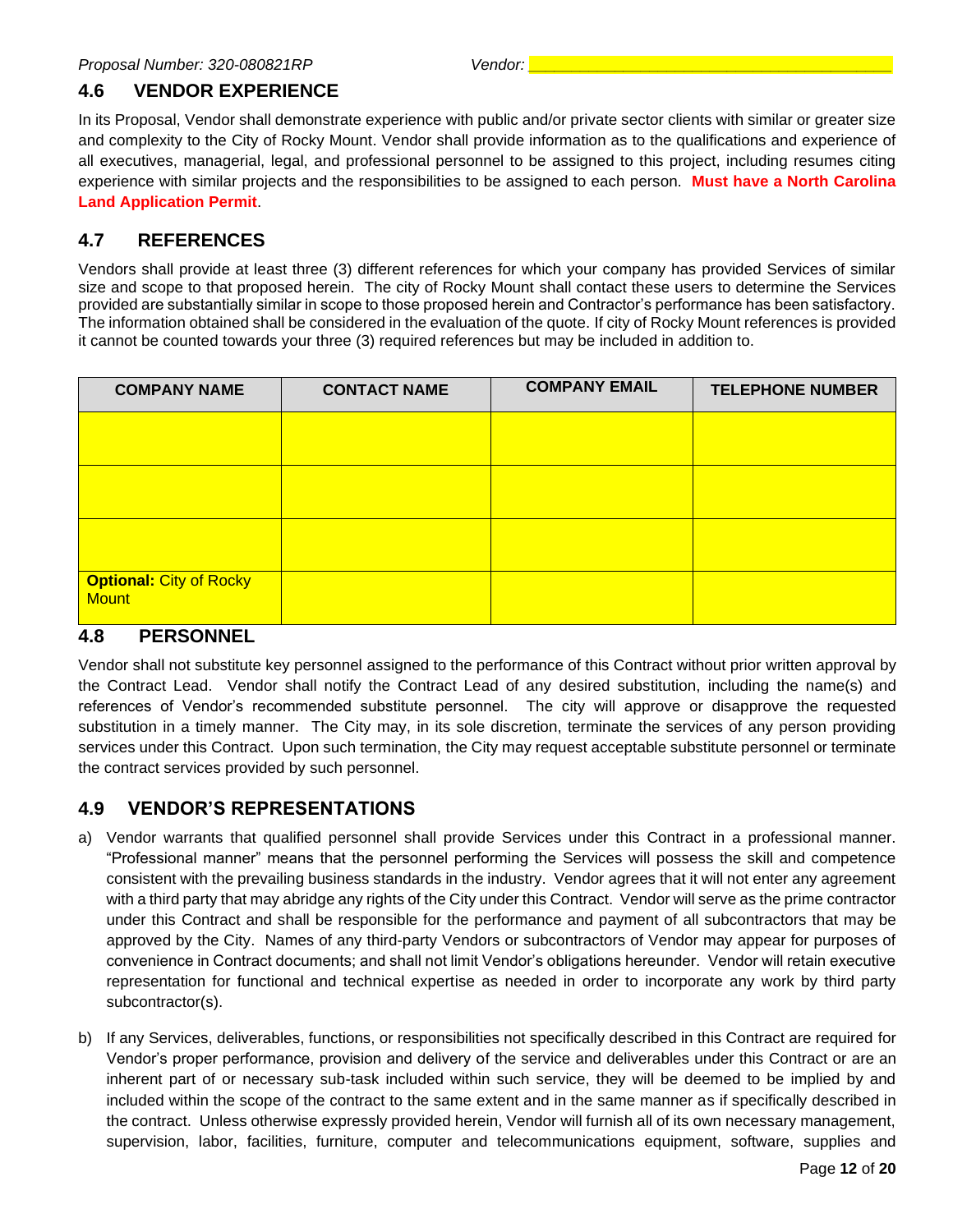materials necessary for the Vendor to provide and deliver the Services and Deliverables.

c) Vendor warrants that it has the financial capacity to perform and to continue perform its obligations under the contract; that Vendor has no constructive or actual knowledge of an actual or potential legal proceeding being brought against Vendor that could materially adversely affect performance of this Contract; and that entering into this Contract is not prohibited by any contract, or order by any court of competent jurisdiction.

# <span id="page-12-0"></span>**5.0 SCOPE OF WORK**

#### <span id="page-12-1"></span>**5.1 WTP GENERAL**

#### **I. Residue Removal:**

The Water Treatment Plants generates approximately 7,000,000 gallons of thickened Ferric Hydroxide residuals per year. The residuals will be stored in vertical holding tanks at the Water Treatment Plants. Due to the nature of operation of the water plants, the volume of residuals generated that will need to be removed from site, each day averages 46,000 gallons. The City currently does not have adequate land or any equipment to land apply the residuals and will enter a contract with a qualified and duly licensed private company to operate a land application program.

- **II. Mobilization and Transportation Preparation:** The successful contractor will mobilize enough equipment to collect the material and transport it to a designated field. The contractor will also provide the equipment necessary to land apply the residuals at agronomic rates.
- **III. Equipment Set Up:** The city will provide on-site staff and appropriate equipment/pumps to facilitate material removal. The city assumes all responsibility and cost associated with any damage to surrounding project area unless the damages are due to the contractor's negligence.
- **IV. Residuals Removal Alternative:** The contractor will transport the residuals to a permitted, privately owned compost facility if field conditions/material is not acceptable for conventional land application.

|                      | <b>Sludge Hauling Volumes/ Calendar Year for WTP</b> |                 |                 |
|----------------------|------------------------------------------------------|-----------------|-----------------|
| Volume               | <b>WTP 2018</b>                                      | <b>WTP 2019</b> | <b>WTP 2020</b> |
| <b>Total Gallons</b> | 6,950,000                                            | 7,763,000       | 6,419,000       |
| 3-year Ave           | 7,044,000                                            |                 |                 |

#### **V. Sludge Hauling Summary:**

#### <span id="page-12-2"></span>**5.2 DETAILED SPECIFICATIONS**

- **I. Land acquisition and permitting:** The City currently owns approximately 300 acres of land permitted for residuals application and has approximately 2500 acres owned by various individuals listed in the Land Application permit. **The City desires each interested party to renew landowner's agreements and replace any acreage in which the acreage cannot be renewed**. When submitting bids, each bidder shall separate cost of obtaining permits from all other costs. The City plans to contract with the same company for permitting and application of residuals. Bidders will be required to list sites and secure permission from site owners to apply residuals and secure application permits from the state.
- **II. Labor and equipment:** The city operate and maintains the loading facilities, which will be utilized by the successful bidder. The residuals will be delivered to the trucks at each loading facility in the following manner:
	- a) Sunset Water Plant-Gravity feed via 4" hose with cam lock connections with a loading capacity of 470 gpm. (Access to loading bay requires backing into the loading facility from one side of River Drive to the other).
	- b) Tar River Reservoir Plant- 8" Gorman Rupp Centrifugal pumps through 4" hose with cam lock connections with a loading capacity of 580 gpm.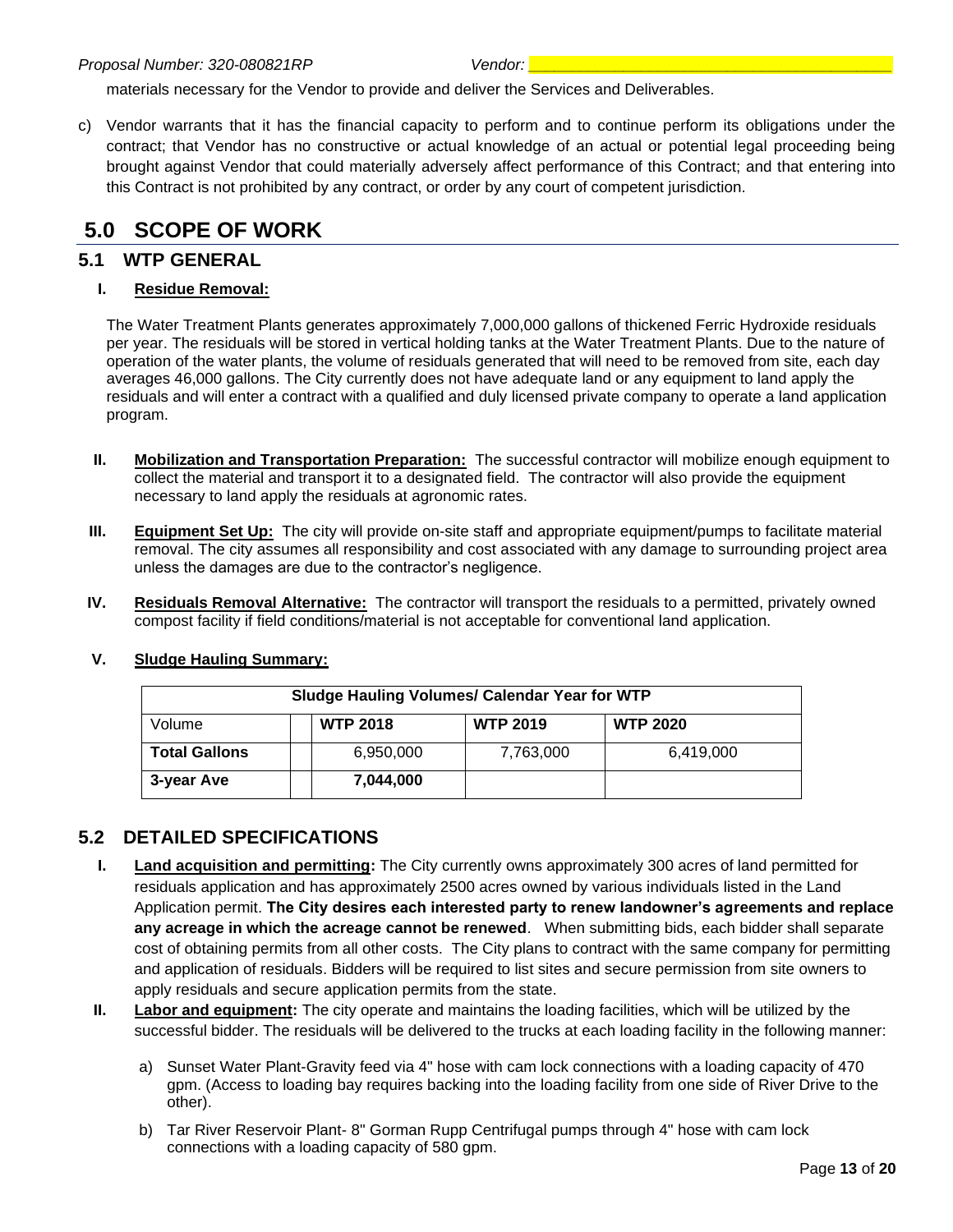The contractor shall provide all necessary materials, labor and equipment for removal, transport, and disposal of the residuals.

- **III. Alterations:** Any alterations to loading facility after initial startup will be the responsibility of the contractor after approval by the city.
- **IV. Spill Control and Clean-up:** The Contractor considered to be the lowest responsive, responsible bidder shall provide a written plan for controlling soil erosion and clean-up before contract award. Clean-up of all spills whether at the plant site, in transit to, or at the disposal site shall be done immediately and is the sole responsibility of the contractor.
- **V. Residual Transportation:** Residuals shall be transported in sealed tankers. Each tanker used in this project must be easily identifiable and certified for volume. A copy of certification for each tanker shall be submitted to the City with the bid. These volumes will be used for calculation of volume for payment.
- **VI. Removal documentation:** The volume of residuals removed will be used to determine payment and will be based on a trip ticket system. With each tanker that is filled, a numbered trip ticket will be filled out to include the following information – tanker identification number, volume, date, and load destination. Each trip ticket is to be signed by the driver and an authorized representative of the city with a copy left with the city's representative at the time of departure. Failure to provide this information shall be grounds for non-payment of that load.
- **VII. Residual's sampling and analysis:** It will be the responsibility of the city to collect all samples of residuals necessary to meet state requirements and to perform laboratory analysis.
- **VIII. Permitted Land Analysis:** The contractor shall comply fully with all analytical requirements associated with the land application permits. Any soils analysis required for permitting and application will be the sole responsibility of the contractor. The contractor shall supply both the city and the landowner with a copy of this analysis. The analysis shall be used to determine proper liming practices, etc. which should be followed prior to residual application. The contractor shall be responsible for all correspondence with the landowner concerning lime additions or other nutrient additions needed to supplement growth. Any special provisions or agreements between landowner and contractor with reference to lime or nutrient additions are the sole responsibility of the contractor.
- **IX. Record Keeping:** The contractor shall be responsible for maintaining all records including any records created by the city. These records will include all analytical data, dates of application, site of application, volume supplied, and any other information deemed necessary by the city. Copies of these records shall be submitted monthly by the 10<sup>th</sup> of the following month to the city.
- **X. Hauling Schedules:** No residuals shall be applied on Sundays or legal holidays observed by the city unless approved in writing in advance by the city on a per case basis. Hauling of residuals will be limited to daylight hours. The contractor shall prepare a schedule for disposal sites at least one week in advance and provide the City with a copy of this schedule. The contractor should provide the landowner with a minimum one week notice that application to their land will be made. The city will consider and may approve changes to the schedule on a case-by-case basis. All residuals removal and hauling are to be coordinated with the appropriate Plant Superintendent to minimize interruptions to plant operations.
- **XI. Application Method and Rates:** The Contractor shall utilize equipment capable of surface application. The contractor shall use the method preferred by the landowner, so long as it does not conflict with permit requirements. Application method shall be such as to protect the environment and minimize any public nuisance. The loading rates shall be determined according to approved agricultural standards and in accordance with local, state, and federal regulations.
- **XII. Application Sites:** The contractor is responsible for making sure all residuals are applied to properly permitted sites. Each site for application should be flagged prior to any application of residuals. It is the contractor's responsibility for choosing application sites which correspond with crop cycles of individual landowners.
- **XIII. Charges for failure to remove residuals:** The city is limited in its capacity to operate a backup residuals disposal program beyond the temporary use of the drying beds. The continuous disposal of residuals is critically important towards maintaining storage capacity in the vertical tanks. However, if the city incurs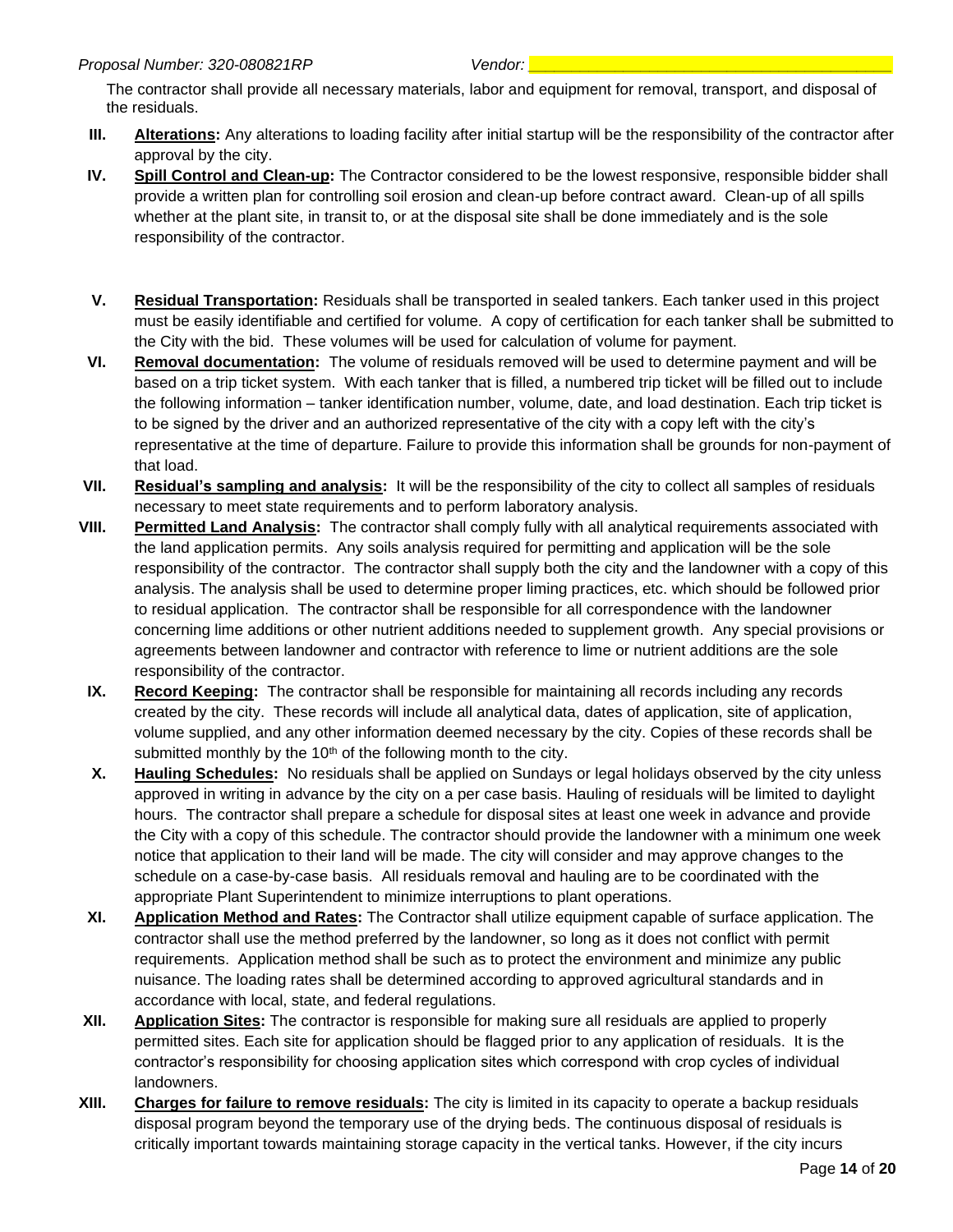additional costs by having to include replacement haulers due to the failure of the contractor to provide the services as required under the terms of this contract, the Contractor shall pay liquidated damages in the amount of **\$1,000.00** per day that the residuals removal services are not performed per contract requirements.

- **XIV. Permit Ownership:** All land application permits will be issued to the city. The contractor will make applications for permit renewals.
- **XV. Requirement Precedence:** In any occurrence where Land Application Permit requirements differ from any stated city requirements, the more stringent of the two will take precedence.
- **XVI. Contract Information:** The following is a list of specifics to use for cost preparation:
	- **a)** Permitting to begin immediately upon award of contract.
	- **b)** Target date for actual application of residuals is January 1, 2022.
	- **c)** Contract term is to be for a period of five (5) years subject to annual appropriation of funds starting January 1, 2022 – December 31, 2027.
	- **d)** The amount bid for the initial annual term is subject to negotiation and adjustment after the first year and agreed to by the City.
	- **e)** Plant operation shall take precedent over land application if a conflict should occur between application and operations.
	- **f)** Payment amounts will be made on a NET 30 day pay period upon submission of an invoice and appropriate trip tickets to support such invoice.
	- **g)** The 7,000,000 gallons of residuals per year is only an estimate.
	- **h)** The contractor shall always permit and assist the designated city personnel in the inspection of the disposal sites and methods of disposal.

The City reserves the right to cancel the contract upon thirty (30) days written notice, as required per the residual removal requirements. The Contractor shall have seven (7) days to correct the identified concern(s) presented to them in written form. Should the concern(s) be of a serious nature, the City shall have the right to cancel the contract immediately

#### <span id="page-14-0"></span>**5.3 PROJECT ORGANIZATION**

Vendor shall describe the organizational and operational structure it proposes to utilize for the work described in this RFP and identify the responsibilities to be assigned to each person Vendor proposes to staff the work.

#### <span id="page-14-1"></span>**5.4 ACCEPTANCE OF WORK**

All the above specifications for Residuals hauling and removal are subject to daily inspections by either the Director of Water Resources or the designated city representative. Failure to meet the standards set forth in these specifications will be noted and discussed with the vendors designated project manager. Failure to remedy issues shall be grounds for the cancellation of this contract. Ongoing failure to consistently meet specifications noted in this RFP shall also be grounds for the cancellation of this contract.

In the event acceptance criteria for any work or deliverables is not described in contract documents or work orders hereunder, the City shall have the obligation to notify Vendor, in writing ten (10) calendar days following completion of such work or deliverable described in the Contract that it is not acceptable. The notice shall specify in reasonable detail the reason(s) it is unacceptable. Acceptance by the City shall not be unreasonably withheld; but may be conditioned or delayed as required for reasonable review, evaluation, installation or testing, as applicable of the work or deliverable. Final acceptance is expressly conditioned upon completion of all applicable assessment procedures. Should the work or deliverables fail to meet any requirements, acceptance criteria or otherwise fail to conform to the contract, the City may exercise any and all rights hereunder, including, for deliverables, such rights provided by the Uniform Commercial Code as adopted in North Carolina.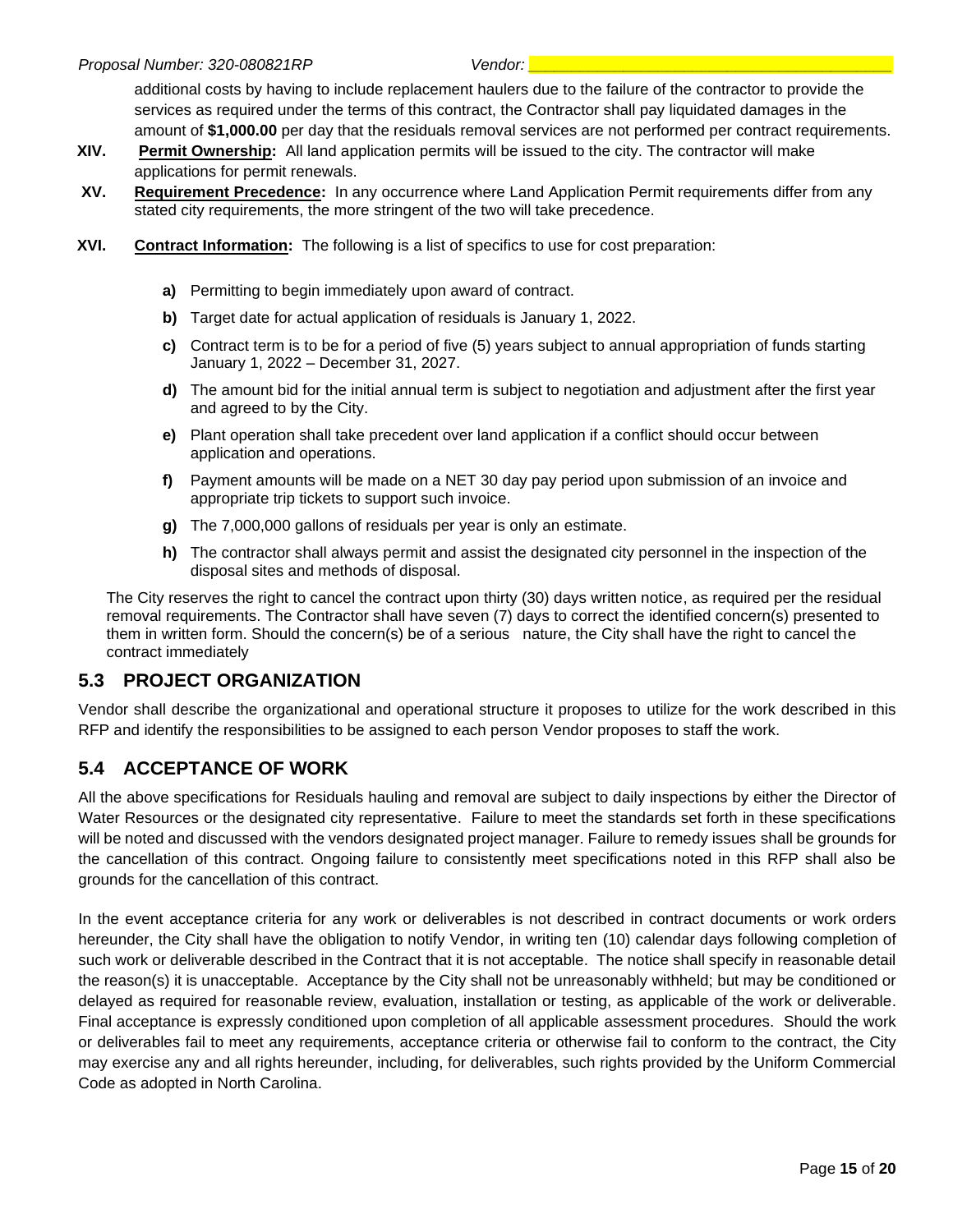#### <span id="page-15-0"></span>**5.5 LIQUIDATED DAMAGES**

The parties agree that calculation of actual damages resulting from failure to meet the following performance standards is extremely difficult, if not impossible, to calculate accurately, and the parties also agree that the compensation identified for such failures are a reasonable estimate of damages resulting from a failure to meet the performance standard described.

Notwithstanding any other provision herein, liquidated damages shall not be subject to a limitation on damages or limit of liability for damages that otherwise may be applicable to recoverable damages.

#### <span id="page-15-1"></span>**5.6 TRANSITION ASSISTANCE**

If this Contract is not renewed at the end of this term, or is canceled prior to its expiration, for any reason, Vendor shall provide, at the option of the City, up to 3 months after such end date all such reasonable transition assistance requested by the City, to allow for the expired or canceled portion of the Services to continue without interruption or adverse effect, and to facilitate the orderly transfer of such Services to the City or its designees. If the City exercises this option, the Parties agree that such transition assistance shall be deemed to be governed by the terms and conditions of this Contract (notwithstanding this expiration or cancellation), except for those Contract terms or conditions that do not reasonably apply to such transition assistance. The City shall pay Vendor for any resources utilized in performing such transition assistance at the most current rates provided by the Contract for performance of the Services or other resources utilized.

# <span id="page-15-2"></span>**6.0 CONTRACT ADMINISTRATION**

#### <span id="page-15-3"></span>**6.1 PROJECT MANAGER AND CUSTOMER SERVICE**

The Vendor shall designate and make available to the City a project manager. The project manager shall be the City's point of contact for contract related issues and issues concerning performance, progress review, scheduling, and service.

#### <span id="page-15-4"></span>**6.2 POST AWARD MANAGEMENT REVIEW MEETINGS**

The Vendor, at the request of the City, shall meet periodically monthly with the Plant Superintendent for Project Review meetings. The purpose of these meetings will be to review project progress reports, discuss Vendor and City performance, address outstanding issues, review problem resolution, provide direction, evaluate continuous improvement and cost saving ideas, and discuss any other pertinent topics.

#### <span id="page-15-5"></span>**6.3 DISPUTE RESOLUTION**

The parties agree that it is in their mutual interest to resolve disputes informally. A claim by the Vendor shall be submitted in writing to the City's Contract Lead for resolution. A claim by the City shall be submitted in writing to the Vendor's Project Manager for resolution. The Parties shall negotiate in good faith and use all reasonable efforts to resolve such dispute(s). During the time the Parties are attempting to resolve any dispute, each shall proceed diligently to perform their respective duties and responsibilities under this Contract. If a dispute cannot be resolved between the Parties within thirty (30) days after delivery of notice, either Party may elect to exercise any other remedies available under this Contract, or at law. This term shall not constitute an agreement by either party to mediate or arbitrate any dispute.

#### <span id="page-15-6"></span>**6.4 CONTRACT CHANGES**

Contract changes, if any, over the life of the contract shall be implemented by contract amendments agreed to in writing by the City and Vendor.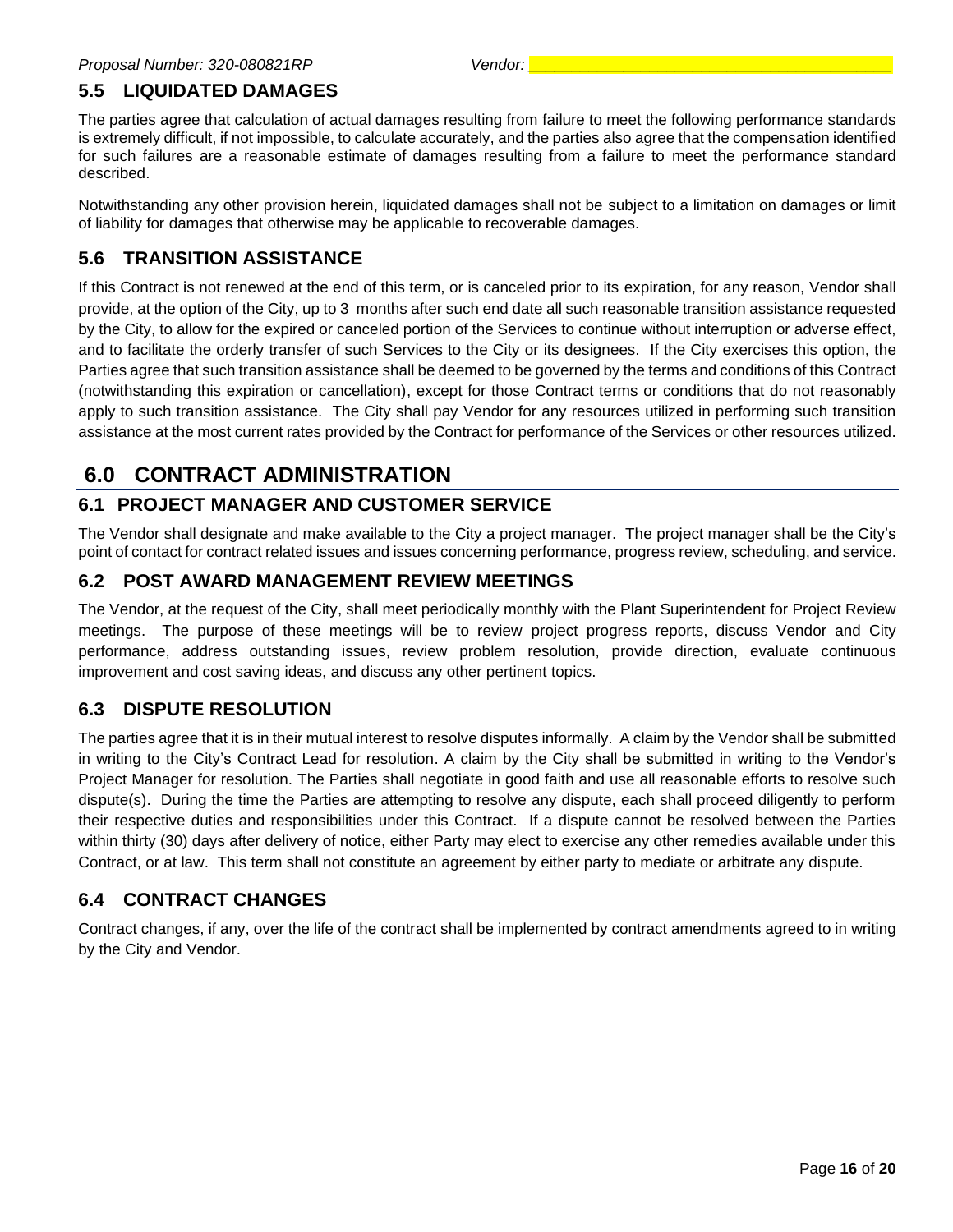#### <span id="page-16-0"></span>**ATTACHMENT A: PRICING**

I have reviewed the requirements for performing this contract and my total cost price to remove residuals from the Water (WTP) Treatment Plant per City of Rocky Mount bid requirements is as follows:

| А. | <b>Permitting costs</b>                                                                                                      |  |
|----|------------------------------------------------------------------------------------------------------------------------------|--|
| Β. | Program administration and<br>Hauling (disposal) for an estimated volume of<br>7,000,000 gallons X ___ /gallon for a cost of |  |
|    | <b>GRAND TOTAL</b>                                                                                                           |  |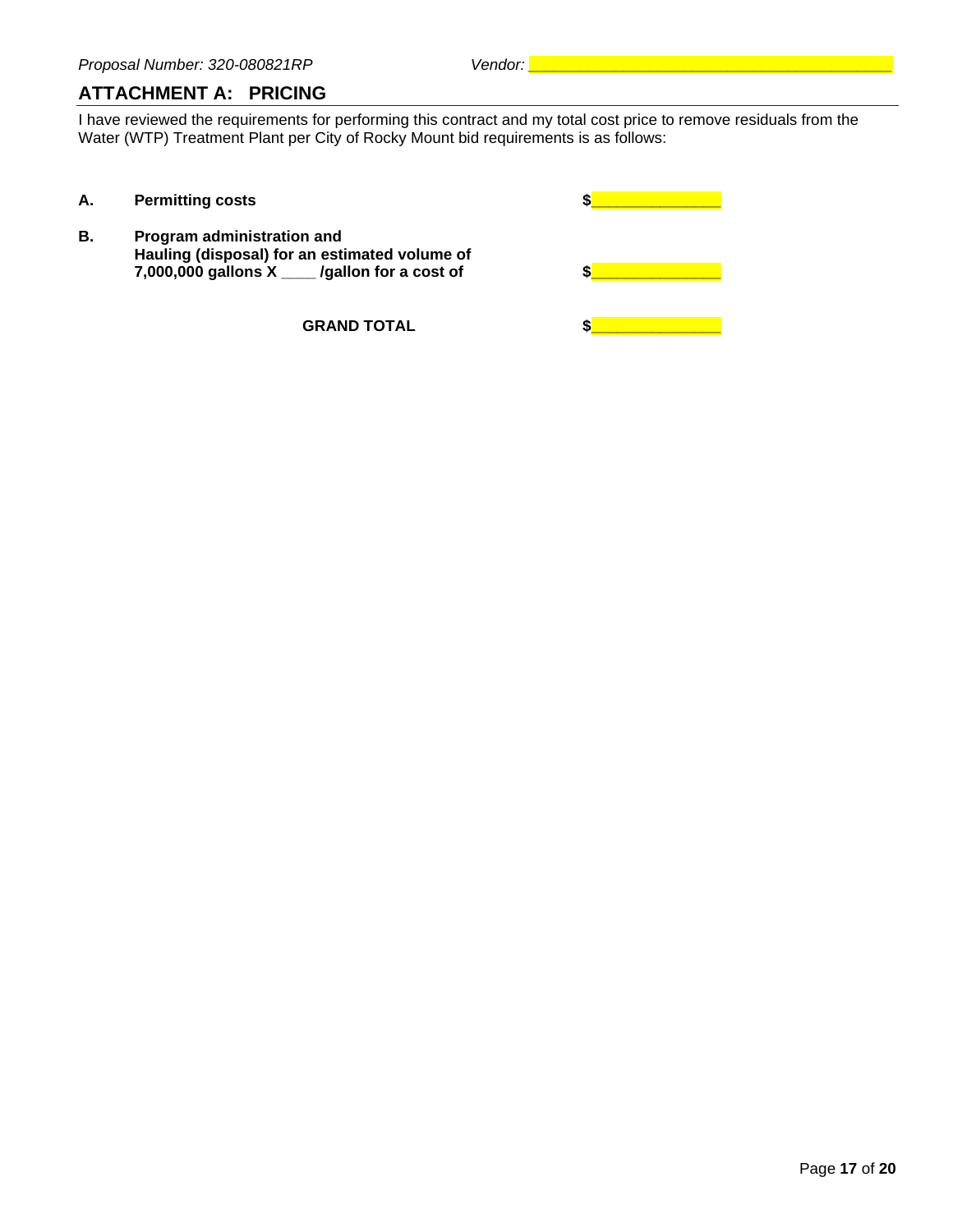#### <span id="page-17-0"></span>**ATTACHMENT B: ACCEPTANCE OF TERMS & CONDITIONS**

#### **City of Rocky Mount General Terms and Conditions**

Review Terms and Conditions: <https://rockymountnc.gov/vendor>

Check here to indicate that you have read and agree to the City of Rocky Mount Contract Terms.

#### **Additional Contract Terms – Insurance**

#### **PROPERTY INSURANCE**

- a) Unless otherwise provided the Owner shall purchase and maintain property insurance upon the entire work at the site to the full insurable value thereof. This insurance shall include the interests of the Owner, the Contractor, Subcontractors, and Subcontractors in the Work and shall insure against the perils of Fire, Extended Coverage, Vandalism and Malicious Mischief.
- b) Any insured loss is to be adjusted with the Owner and made payable to the Owner as trustee for the insured as their interests may appear.
- c) Other insurance insuring against such perils as tornado, theft, plate glass, etc., may be provided by the contractor at this option; to the extent that the Owner will not be subject to claims for any item in connection with the project unless otherwise provided.

#### **This Space Is Intentionally Left Blank**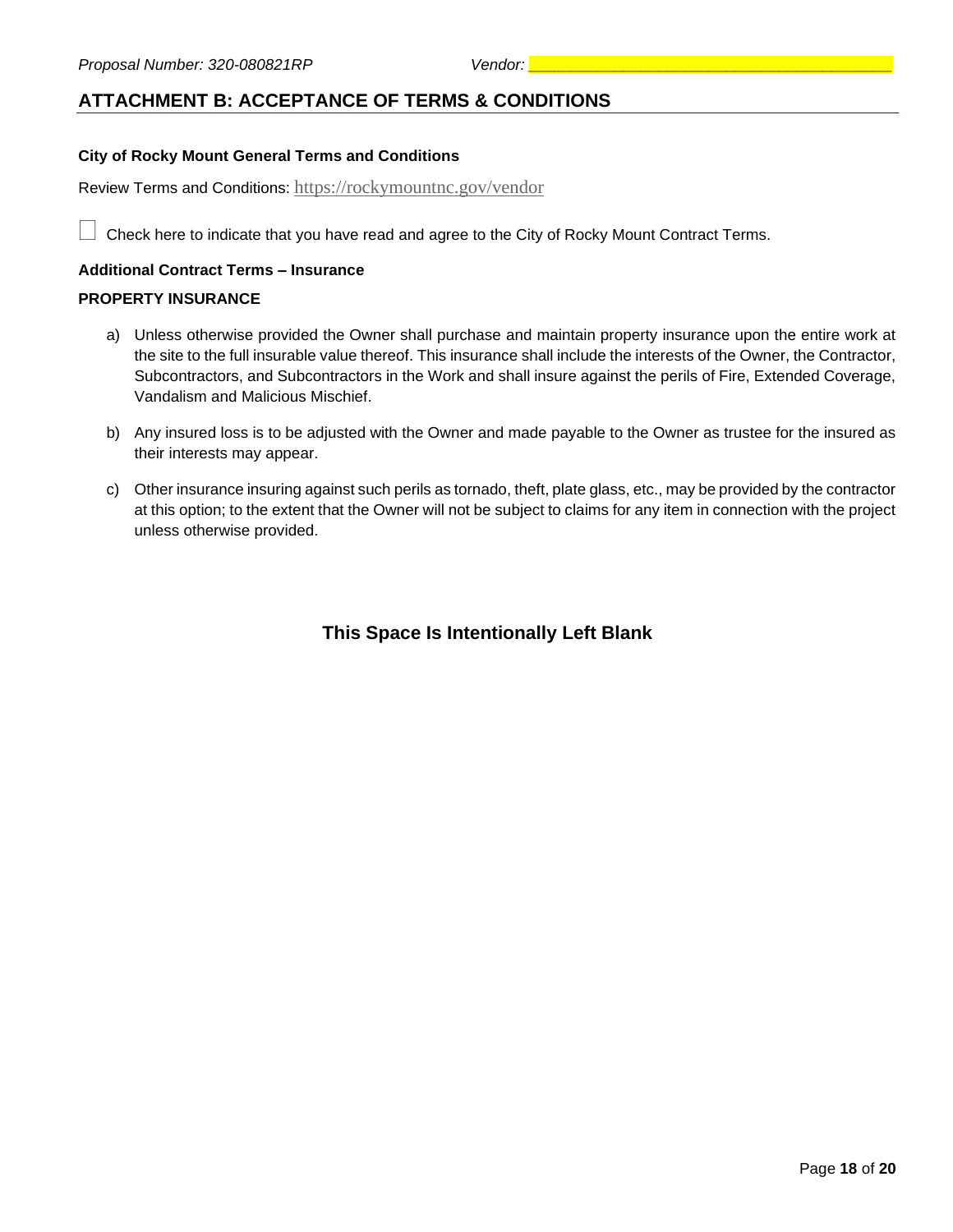#### <span id="page-18-0"></span>**ATTACHMENT C: CERTIFICATION OF FINANCIAL CONDITION**

Name of Vendor: The undersigned hereby certifies that: [check all applicable boxes]

 $\Box$ The Vendor is in sound financial condition and, if applicable, has received an unqualified audit opinion for the latest audit of its financial statements.

- $\Box$ The Vendor has no outstanding liabilities, including tax and judgment liens, to the Internal Revenue Service or any other government entity.
- $\Box$ The Vendor is current in all amounts due for payments of federal and state taxes and required employmentrelated contributions and withholdings.
- The Vendor is not the subject of any current litigation or findings of noncompliance under federal or state law.  $\Box$
- $\Box$ The Vendor has not been the subject of any past or current litigation, findings in any past litigation, or findings of noncompliance under federal or state law that may impact in any way its ability to fulfill the requirements of this Contract.
- $\Box$ He or she is authorized to make the foregoing statements on behalf of the Vendor.

**Note:** This is a continuing certification and Vendor shall notify the Contract Lead within 15 days of any material change to any of the representations made herein.

**If any one or more of the foregoing boxes is NOT checked, Vendor shall explain the reason in the space below:**

| Signature           | Date  |
|---------------------|-------|
| <b>Printed Name</b> | Title |
|                     |       |

**[This Certification must be signed by an individual authorized to speak for the Vendor]**